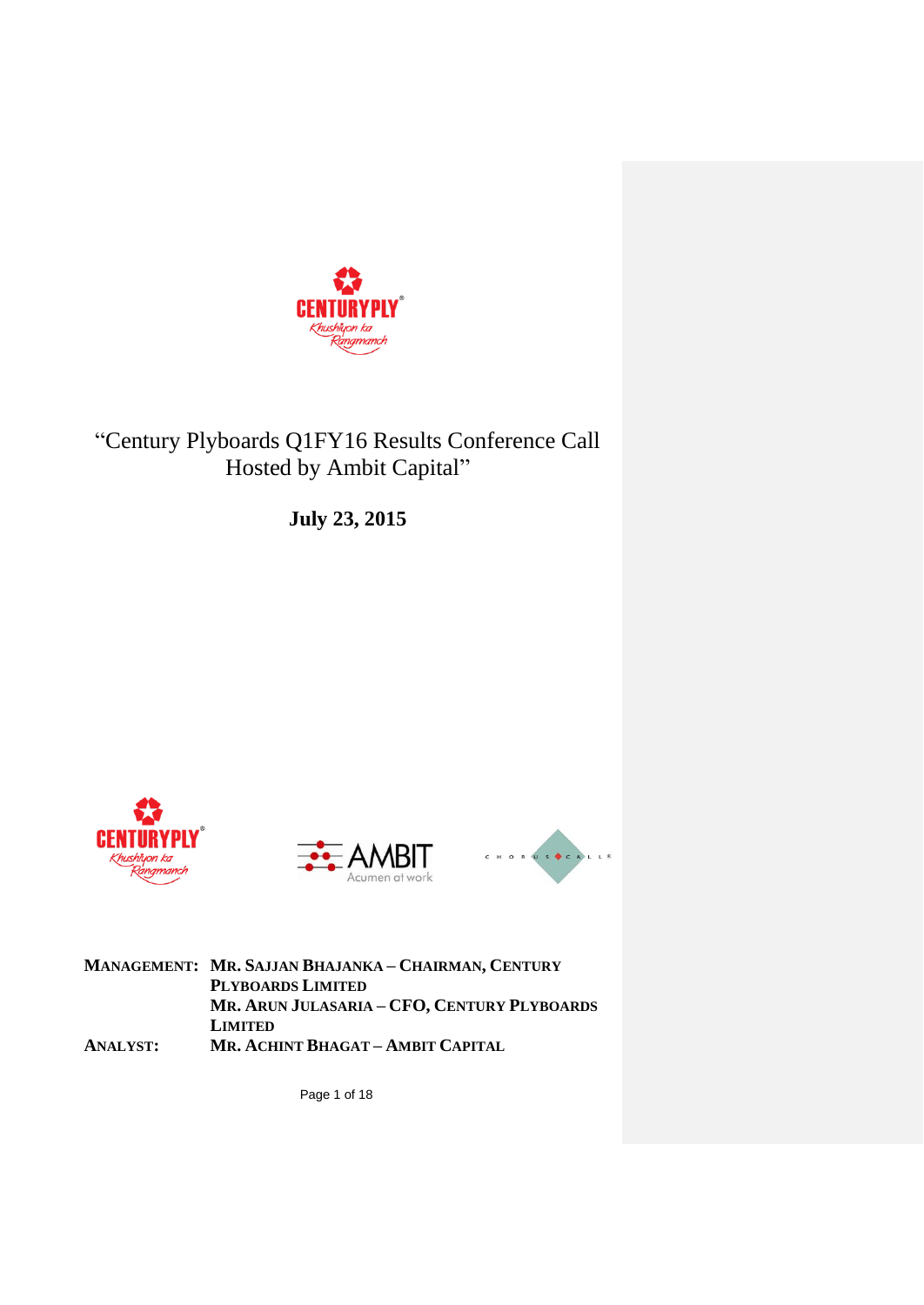

| <b>Moderator:</b>     | Ladies and gentlemen, good day and welcome to Century Plyboard's Q1FY16 Results                |
|-----------------------|------------------------------------------------------------------------------------------------|
|                       | Conference Call hosted by Ambit Capital. As a reminder, all participant lines will be in the   |
|                       | listen-only mode and there will be an opportunity for you to ask questions after the           |
|                       | presentation concludes. Should you need assistance during the conference call please signal an |
|                       | operator by pressing * then 0 on your touchtone phone. Please note that this conference is     |
|                       | being recorded. I now hand the conference over to Mr. Achint Bhagat from Ambit Capital.        |
|                       | Thank you, and over to you sir.                                                                |
|                       |                                                                                                |
| <b>Achint Bhagat:</b> | Good afternoon everyone. Welcome to the Q1FY16 Earnings Conference Call of Century             |

Plyboard. We have with us here today Mr. Sajjan Bhajanka – the Chairman of the company and Mr. Arun Julasaria – the CFO of the company. I request the management to briefly take us through the key highlights of the quarter and then we can open up the floor for questions. Thank you.

**Sajjan Bhajanka:** Good afternoon. This is Sajjan Bhajanka – Chairman of the company and I am accompanied by Mr. Arun Julasaria – CFO. So Arun is with me. So friends before I handover to Arun, just I will give you a brief details about the present happenings.

> This year the growth in plywood was almost flat. So this is basically due to the better margins this year because of reduction in the raw material prices. So there was a case for little bit reduction in the prices. But we have never done that price reduction in the past and once we reduce the price then it has cascading effect because dealers they have stock and then giving credit note on these things or they lose money. So taking everything in view, we stick to our price line and we maintained our prices. So thereby the margins were good but I think there were some price cutting from the competition and might be little bit impact and overall the market was also sluggish. So the normal usual growth in the market was not there.

> As you all know because particularly in the housing sectors the growth was almost nil or negative growth was there. So that has some effect and another thing like in our plywood segment there is another component which is veneers. So last year we had plenty of stock of Myanmar timber which we imported in earlier years and we were filling that we were selling the veneers. So this year that timber was not available because we adjusted that timber in the last financial year. So this year we have compensated that by increasing our capacity in Myanmar and Laos. But Laos both units are commissioned. But the first material arrived in India in the month of July only. So the impact of Laos material, the veneers from Laos going to the market would be felt now. From Myanmar we are getting the material. But again Myanmar was also little bit disturbed because of the Chinese New Year and water festival in Myanmar. So this April and May the performance of Myanmar unit was also not up to the full scale. So there was little bit impact due to the veneers and again we hold to our price line, due to that at one place we had better margin but maybe there was little bit reduction in the sales. So now we

> > Page 2 of 18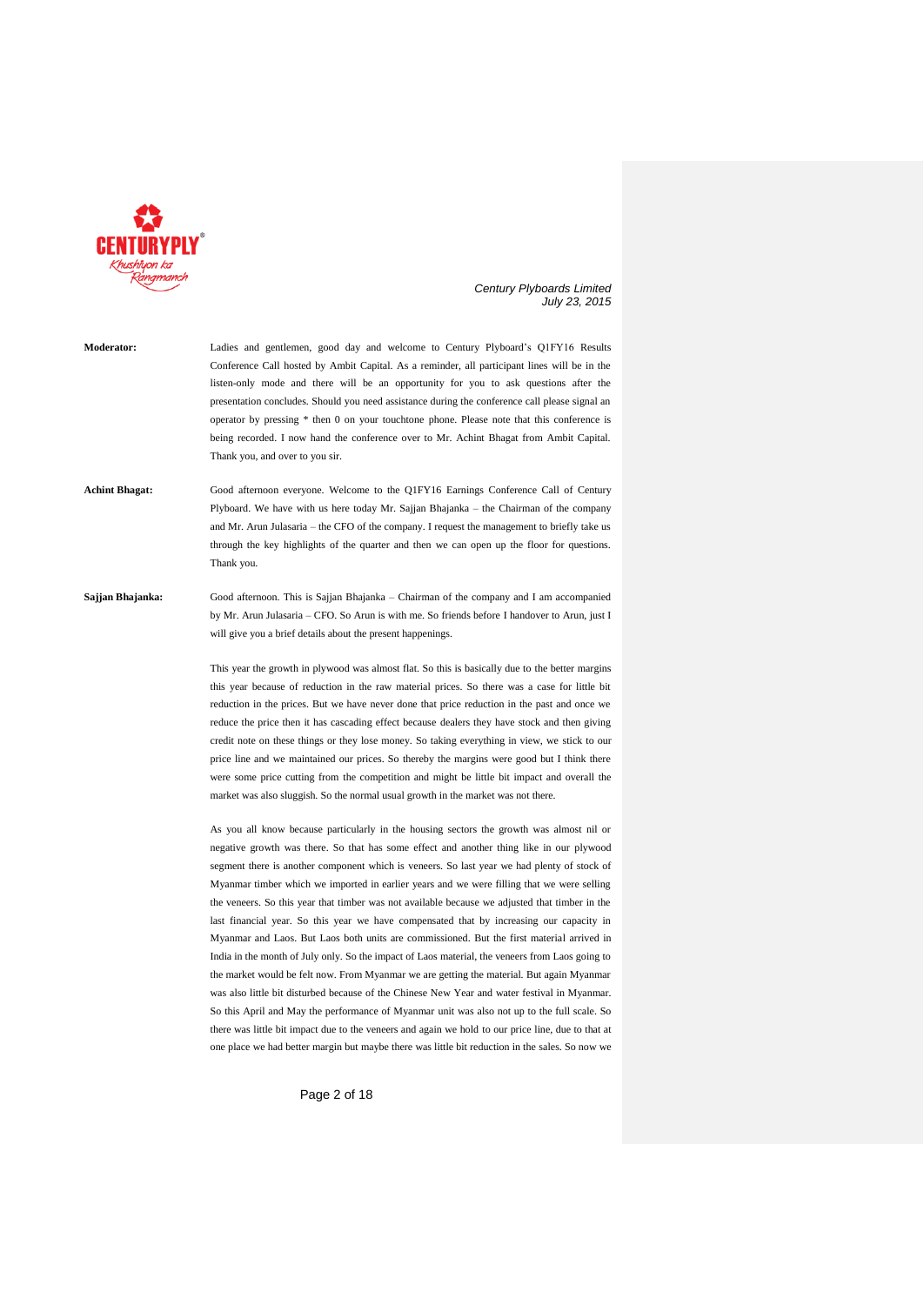

have fully geared up and in July already things are better and the demand is partially revived and is picking up and we are confident that now onward, partly in the quarter 2 and thereafter we shall make up the past deficiency and may be things would be better and we shall end up the year if not 25% growth then even not less than 15% growth.

So somewhere that would be there because the contribution of Laos would play a role; the enhancement in capacity of Myanmar will play a role and then like this sluggishness in the housing sector would not continue for very long because government of India is also taking lot of measures to boost the housing demand. So all this together may be positive. So that is the basic outlook for the time being. There may be one thing, like there is improvement in the demand of the MDF is the country. So we have seen from the MDF players if they could sell better they have increased the price that was absorbed by the market and the margins are good and because of plenty of supply of raw material, there is basically left over of timber, plantation timber. So due to that the plantation timber price has come down in the country. So with that and with the reduction of the glue cost things are like, raw material cost of MDF has come down and power cost has also come down in the country.

So with all these factors, now it looks to be viable and we had license for MDF in Uttarakhand, in Punjab, in Andhra but so far we are holding on and we are not going ahead. Now, they before yesterday our Board has cleared setting up of the MDF plant. So that we shall be doing and our engine and everything is ready because 3 years back we did elaborate exercise for putting up an MDF plant. So that time we did entire engineering, entire negotiations. So basic groundwork is there and once we give the full clearance then I think within 15-17 months we shall commission the plant. So that is our proposal and now I hand over to Arun Julasariya to share some figures with you.

**Arun Julasaria:** Good afternoon friends and I welcome you once again. It is good to speak to you once again about the Q1 Financial Results for FY16. First, I will be speaking about overall numbers our topline have grown from 352.7 crores to 370.9 crores. So it is almost flat with near about 2% growth. The EBITDA has grown from 47.17 crores to 66.76 crores, there is a whopping increase of near about 41.5% and EBITDA percentage for the quarter one are 18% against 13% in corresponding quarter of last year and you will find that last whole year we booked EBITDA of near about 17%, we have been maintaining to say that 17-18% is our sustainable EBITDA margin and last year in Q1 the raw material prices were not that low in fact the crude prices were also were high. So the competitive advantage started to come to us from Q2-Q3, basically from Q3 onwards and maximum on Q4.

> So on an average we could book 17% EBITDA margin and this year we expect to maintain at least 17% for the whole year and likely to be better at 18% we have already booked and our profit before tax have grown up from 30.7 crores to 44.75 crores here again there is whopping increase of near about 45% and profit after tax is up by 13.97 crores from 25.72 crores39.69

> > Page 3 of 18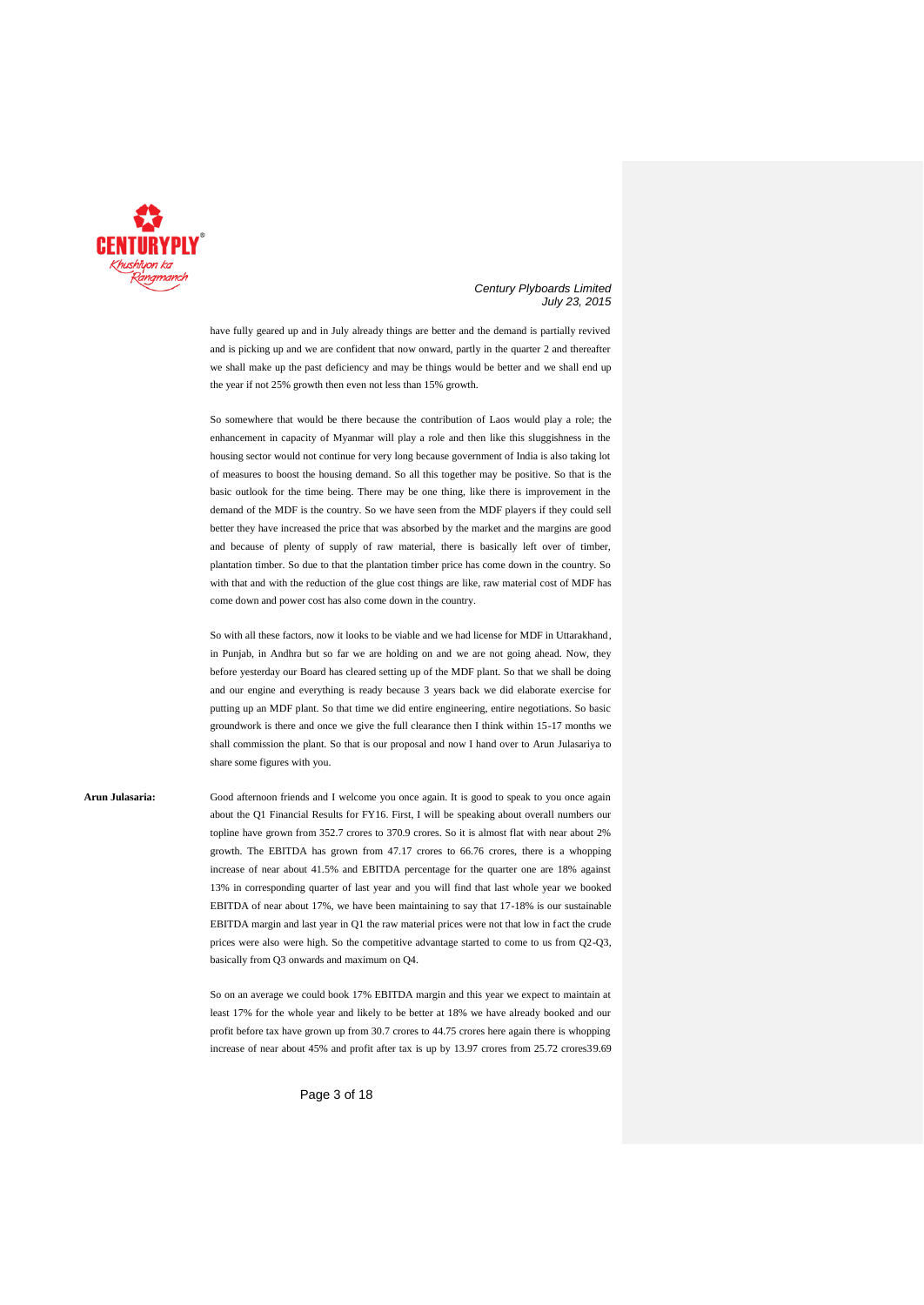

 $\overline{\phantom{a}}$ 

#### *Century Plyboards Limited July 23, 2015*

crores which is near about 54% increase. So these are the overall figures. Now I will be talking about segmental figures.

|                         | On plywood segment, we met a little bit degrowth, in fact we had 275 crores turnover last year         |                          |
|-------------------------|--------------------------------------------------------------------------------------------------------|--------------------------|
|                         | and this year it is 258 crores. So there is little bit dip of 6% for the reasons Mr. Bhajanka right    |                          |
|                         | now mentioned you in fact we found that whole of the channel is full, distribution channel is          |                          |
|                         | full and if we go and push the material into the channel at this moment then the channel               |                          |
|                         | partners will bargain with us for hefty discounts and if we fall into that vicious circle then we      |                          |
|                         | will keep on giving discount every month. So we adopted route of not falling in that vicious           |                          |
|                         | circle. We are firm on our pricing and we know that Century is the best brand, so customer will        |                          |
|                         | always prefer these. So we are waiting for channel to vacate and the once the channel vacates,         |                          |
|                         | the turnover will bounce back to normal and we will be booking handsome growth and we are              |                          |
|                         | confident by year-end we will be working at least 15% growth and if things keep on improving           |                          |
|                         | as they are now we may have to revise our 15% growth target to upward. But in Laminate                 |                          |
|                         | segment we had handsome growth of near about 23% in value terms and in volume terms 25%                |                          |
|                         | and I think all the basic numbers are seen by you, so I will not spend much time on talking            |                          |
|                         | about the numbers. So I will open the house for discussions. So questions please.                      |                          |
| <b>Moderator:</b>       | Thank you very much. We will now begin with the question and answer session. The first                 |                          |
|                         | question is from the line of Sameer Tulsiyan from JM Financial. Please go ahead.                       |                          |
| Sameer Tulsiyan:        | Just wanted to understand like what gives us confidence going ahead of like 15-20% volume              |                          |
|                         | growth in the plywood business because what we see the conditions with respect to first                |                          |
|                         | quarter, second quarter remains same in terms of demand. So what is the change we are seeing           |                          |
|                         | on ground as of now which gives us confidence in terms of demand?                                      |                          |
| Arun Julasaria:         | Sameer, you will find that our government is focusing now more on affordable housing and we            |                          |
|                         | are going to encash this opportunity. There is going to be demand for economy segment                  |                          |
|                         | plywood now. So we already launched our Sainik TVC on air. You can see our Sainik TVC on               |                          |
|                         | major channels now. We are focusing more on this product with the growth of affordable                 |                          |
|                         | housing in India, the demand for economic segment plywood will go up like anything, and                |                          |
|                         | GST is also almost <b>xxx</b> at its final stages. So it is only a matter of time, it may be months or | Formatted: Not Highlight |
|                         | whatever. So considering this all and our aggressiveness on this economy segment product we            |                          |
|                         | can very well say we are very well confident that we will give the growth of 15% plus.                 |                          |
| <b>Sameer Tulsiyan:</b> | How has Sainik segment done for the quarter?                                                           |                          |
| Sajjan Bhajanka:        | In Sainik, we had a growth in fact. In Sainik segment we had a growth of near about 12%.               |                          |
| Sameer Tulsiyan:        | OK, YoY?                                                                                               |                          |

Page 4 of 18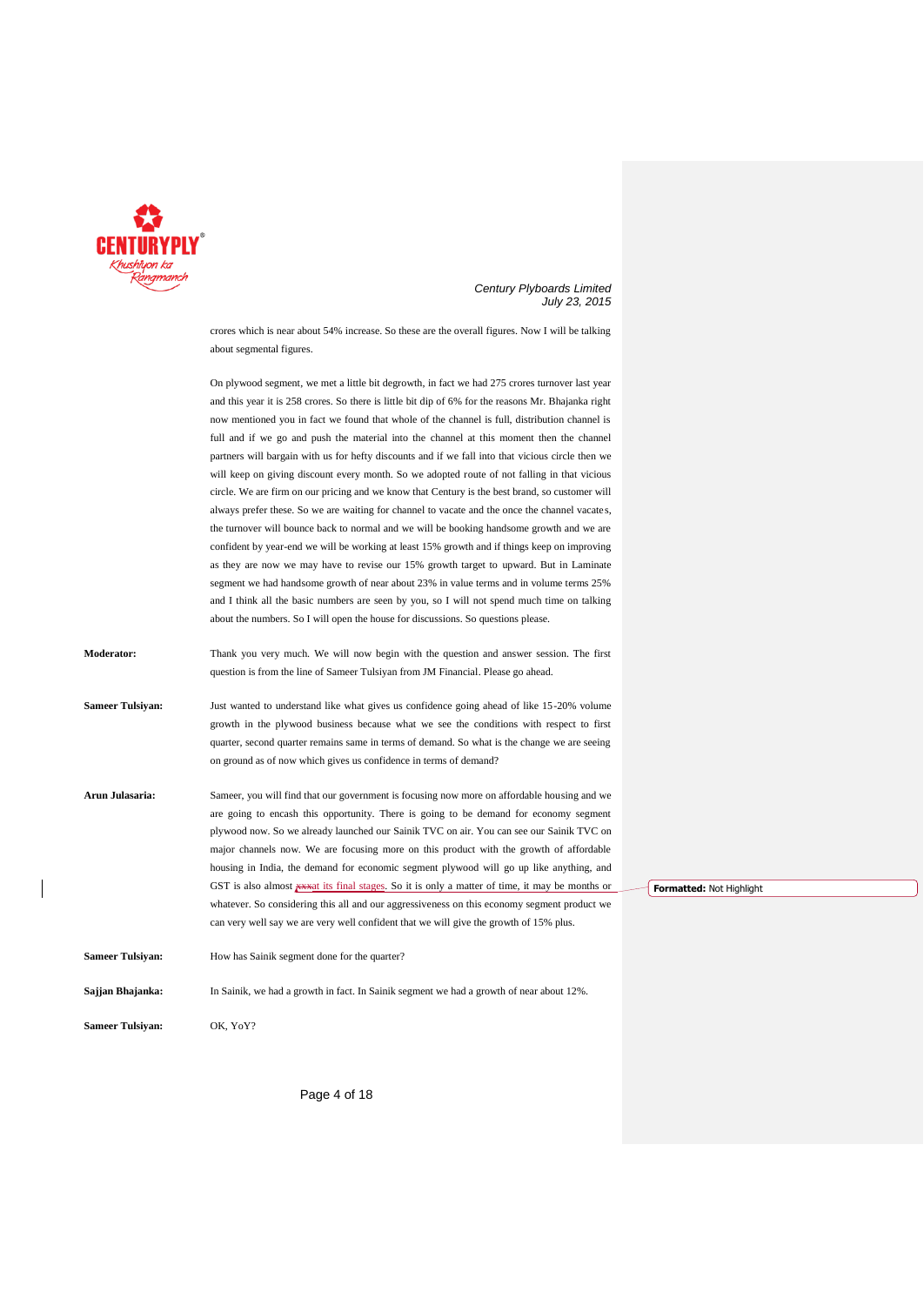

 $\overline{\phantom{a}}$ 

*Century Plyboards Limited July 23, 2015*

| Sajjan Bhajanka:        | We had a growth of around 12% in December?                                                                                                                                                                                                                                                                                                                                                                                                                                                                                                                                                                                                                                                                                                                                                                                                                                                                                                                                                                                                                                                                                                                                                                                                                                                                                                                                                                                                                                                                                                                                                                                                  |  |
|-------------------------|---------------------------------------------------------------------------------------------------------------------------------------------------------------------------------------------------------------------------------------------------------------------------------------------------------------------------------------------------------------------------------------------------------------------------------------------------------------------------------------------------------------------------------------------------------------------------------------------------------------------------------------------------------------------------------------------------------------------------------------------------------------------------------------------------------------------------------------------------------------------------------------------------------------------------------------------------------------------------------------------------------------------------------------------------------------------------------------------------------------------------------------------------------------------------------------------------------------------------------------------------------------------------------------------------------------------------------------------------------------------------------------------------------------------------------------------------------------------------------------------------------------------------------------------------------------------------------------------------------------------------------------------|--|
| <b>Sameer Tulsiyan:</b> | 12% YoY growth, correct?                                                                                                                                                                                                                                                                                                                                                                                                                                                                                                                                                                                                                                                                                                                                                                                                                                                                                                                                                                                                                                                                                                                                                                                                                                                                                                                                                                                                                                                                                                                                                                                                                    |  |
| Sajjan Bhajanka:        | Yes.                                                                                                                                                                                                                                                                                                                                                                                                                                                                                                                                                                                                                                                                                                                                                                                                                                                                                                                                                                                                                                                                                                                                                                                                                                                                                                                                                                                                                                                                                                                                                                                                                                        |  |
| <b>Sameer Tulsiyan:</b> | And how do we see your face veneer sales to pan out like with new Laos unit coming up,<br>additional expansion Myanmar plus I think we also are going for a new subsidiary in Indonesia<br>also?                                                                                                                                                                                                                                                                                                                                                                                                                                                                                                                                                                                                                                                                                                                                                                                                                                                                                                                                                                                                                                                                                                                                                                                                                                                                                                                                                                                                                                            |  |
| Arun Julasaria:         | Yes, Laos our second unit has also commissioned and last week only we received the first<br>consignment and then we have also received the second consignment. So already 25 containers<br>have reached our Calcutta factory from Laos. So now with every passing day the quantity will<br>increase and that will compensate for the loss of veneers which earlier we were producing in<br>India and selling it and it is at much cheaper price in comparison to our Indian cost. So that is<br>one thing and second Myanmar again we have already commissioned four units. So last like<br>mid-April-May, the productivity is less because we adjusted old timber and new timber started<br>arriving little late this year because there was migration from the old policy to new policy, so<br>far their prices were all for the exports and this year for the first time after banning the export,<br>MT, that is Myanmar Timber Enterprise have come up with a new directions for their domestic<br>consumption. So that delayed the release of timber. So that again, hampered our productivity<br>in this quarter in Myanmar.<br>So, this was like on the veneer front we were little lacking, so that will make up and overall the<br>availability of veneer was very poor in India, so anybody who would have been positioned to<br>supply it could have sold anything, any quantity in India. So that is there and now we are fully<br>geared up. Myanmar also they have resumed full supply and Laos already material around 25<br>containers we have received around another 43 containers are in transit and every day they are |  |
|                         | producing and now it will be a regular phenomenon.                                                                                                                                                                                                                                                                                                                                                                                                                                                                                                                                                                                                                                                                                                                                                                                                                                                                                                                                                                                                                                                                                                                                                                                                                                                                                                                                                                                                                                                                                                                                                                                          |  |
| Sajjan Bhajanka:        | Apart from these in Myanmar in April months they had a festival called water festival, when<br>for near about 3 weeks units do not work. Workers remained on complete holiday. So that one<br>also affected.                                                                                                                                                                                                                                                                                                                                                                                                                                                                                                                                                                                                                                                                                                                                                                                                                                                                                                                                                                                                                                                                                                                                                                                                                                                                                                                                                                                                                                |  |
| <b>Sameer Tulsiyan:</b> | So in terms of face veneer like we expect the face veneer sales to be better in the whole year<br>FY16?                                                                                                                                                                                                                                                                                                                                                                                                                                                                                                                                                                                                                                                                                                                                                                                                                                                                                                                                                                                                                                                                                                                                                                                                                                                                                                                                                                                                                                                                                                                                     |  |
| Arun Julasaria:         | Yes, for the rest of the year it would be much better and again we identified some other<br>timbers to replace this keruing timber which used to come from Myanmar. But now we are<br>importing timber from some other countries like Solomon and Papua New Guinea. So partly                                                                                                                                                                                                                                                                                                                                                                                                                                                                                                                                                                                                                                                                                                                                                                                                                                                                                                                                                                                                                                                                                                                                                                                                                                                                                                                                                               |  |

**Formatted:** Not Highlight

Page 5 of 18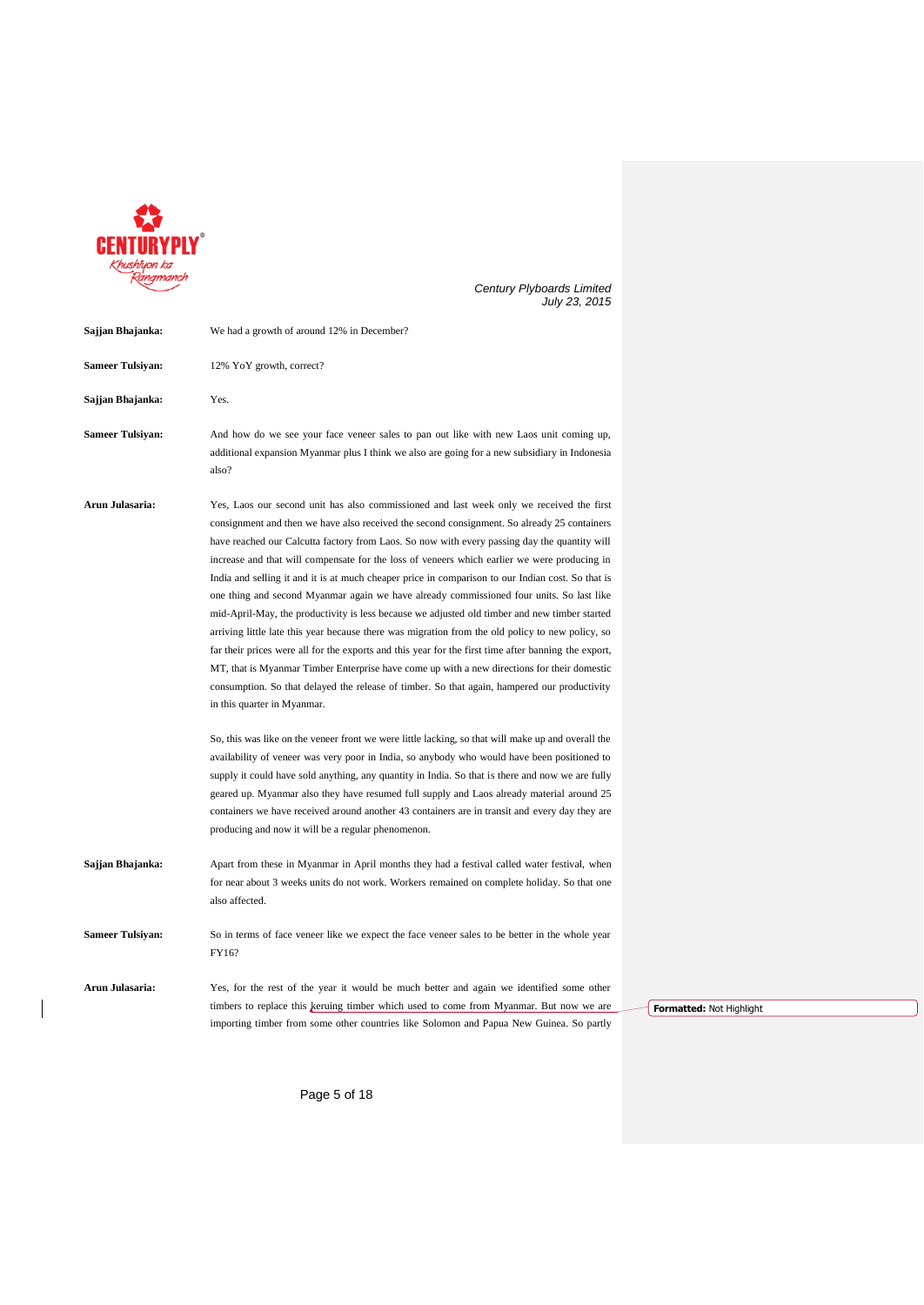

|                         | that timber is also supplementing the demand and there is new market being created for some<br>other varieties of timber.                                                                                                                                                                                                                                                                                                                                                                                                                                                                                                                                                                                                                                                                                                                                                                                                                                                                                                                                                                                                                                                                                                                                                                                            |
|-------------------------|----------------------------------------------------------------------------------------------------------------------------------------------------------------------------------------------------------------------------------------------------------------------------------------------------------------------------------------------------------------------------------------------------------------------------------------------------------------------------------------------------------------------------------------------------------------------------------------------------------------------------------------------------------------------------------------------------------------------------------------------------------------------------------------------------------------------------------------------------------------------------------------------------------------------------------------------------------------------------------------------------------------------------------------------------------------------------------------------------------------------------------------------------------------------------------------------------------------------------------------------------------------------------------------------------------------------|
| <b>Sameer Tulsiyan:</b> | And what about our new subsidiary in Indonesia, like how do we plan to ramp up there?                                                                                                                                                                                                                                                                                                                                                                                                                                                                                                                                                                                                                                                                                                                                                                                                                                                                                                                                                                                                                                                                                                                                                                                                                                |
| Arun Julasaria:         | That is again in the same direction to secure our raw material requirement in the country<br>because Indonesia has banned the export of timber much prior to Myanmar. But as Myanmar<br>was available, so we have never concentrated on Indonesia, whereas Indonesia has the largest<br>reserve of the tropical hardwood and the timber particularly our type of timber that is keruing                                                                                                                                                                                                                                                                                                                                                                                                                                                                                                                                                                                                                                                                                                                                                                                                                                                                                                                              |
|                         | and gurjan. So the highest reserve is there in Indonesia and so far we just ignored it because in<br>Indonesia there is some restriction on export of veneer also. So on timber there is restriction,<br>total restriction. Timber cannot be exported but on veneers there is some export duty. So our<br>next system would be to produce the final product in Indonesia but in between we will start<br>commercial veneer and gradually will flip to plywood.                                                                                                                                                                                                                                                                                                                                                                                                                                                                                                                                                                                                                                                                                                                                                                                                                                                       |
| <b>Sameer Tulsiyan:</b> | And what would be the capacity there in terms of like peeling capacity?                                                                                                                                                                                                                                                                                                                                                                                                                                                                                                                                                                                                                                                                                                                                                                                                                                                                                                                                                                                                                                                                                                                                                                                                                                              |
| Arun Julasaria:         | This is our first venture would be again limited to again may be 4-5 lines of peeling which may<br>be equal to Myanmar.                                                                                                                                                                                                                                                                                                                                                                                                                                                                                                                                                                                                                                                                                                                                                                                                                                                                                                                                                                                                                                                                                                                                                                                              |
| <b>Sameer Tulsiyan:</b> | Okay and your laminate segment seem to be doing very well. So what is driving the growth<br>there which is not there in plywood like why is there such divergence in growth in laminate<br>versus plywood?                                                                                                                                                                                                                                                                                                                                                                                                                                                                                                                                                                                                                                                                                                                                                                                                                                                                                                                                                                                                                                                                                                           |
| Arun Julasaria:         | Because Century plywood is like serving to the niche segment, that is regarded the premier<br>grade plywood and the value customers and upper segments they are our major buyers. So in<br>that category there is a little degrowth and there is second category which is the masses or the<br>low value product and there is a growth. So basically the upper segment they use it for the<br>decorative purpose the veneers only. So the laminate is very limited like their planning, their<br>interior decoration, whereas in the middle segment laminate plays a major role. So because the<br>target audience for plywood, our type of plywood, the premium plywood and target audience<br>for the laminate are totally different, segments are different. So that segment is there and<br>because in our case earlier, we had only two lines of laminate. So we were fully selling those<br>lines, we were running even on Sundays and last year only like in March or something in 2014<br>we completed our 3 <sup>rd</sup> and 4 <sup>th</sup> line and it took some time to fully commission all the four lines.<br>So gradually now we have reached the full capacity. Earlier the problem was availability of the<br>material; now with the material availability we are able to sell the entire produce. |
| <b>Sameer Tulsiyan:</b> | Got it and how do you see your CAPEX in plywood laminate and MDF and especially in MDF<br>like how do we see CAPEX panning out in all these three segments versus outsourcing like                                                                                                                                                                                                                                                                                                                                                                                                                                                                                                                                                                                                                                                                                                                                                                                                                                                                                                                                                                                                                                                                                                                                   |

**Formatted:** Not Highlight

Page 6 of 18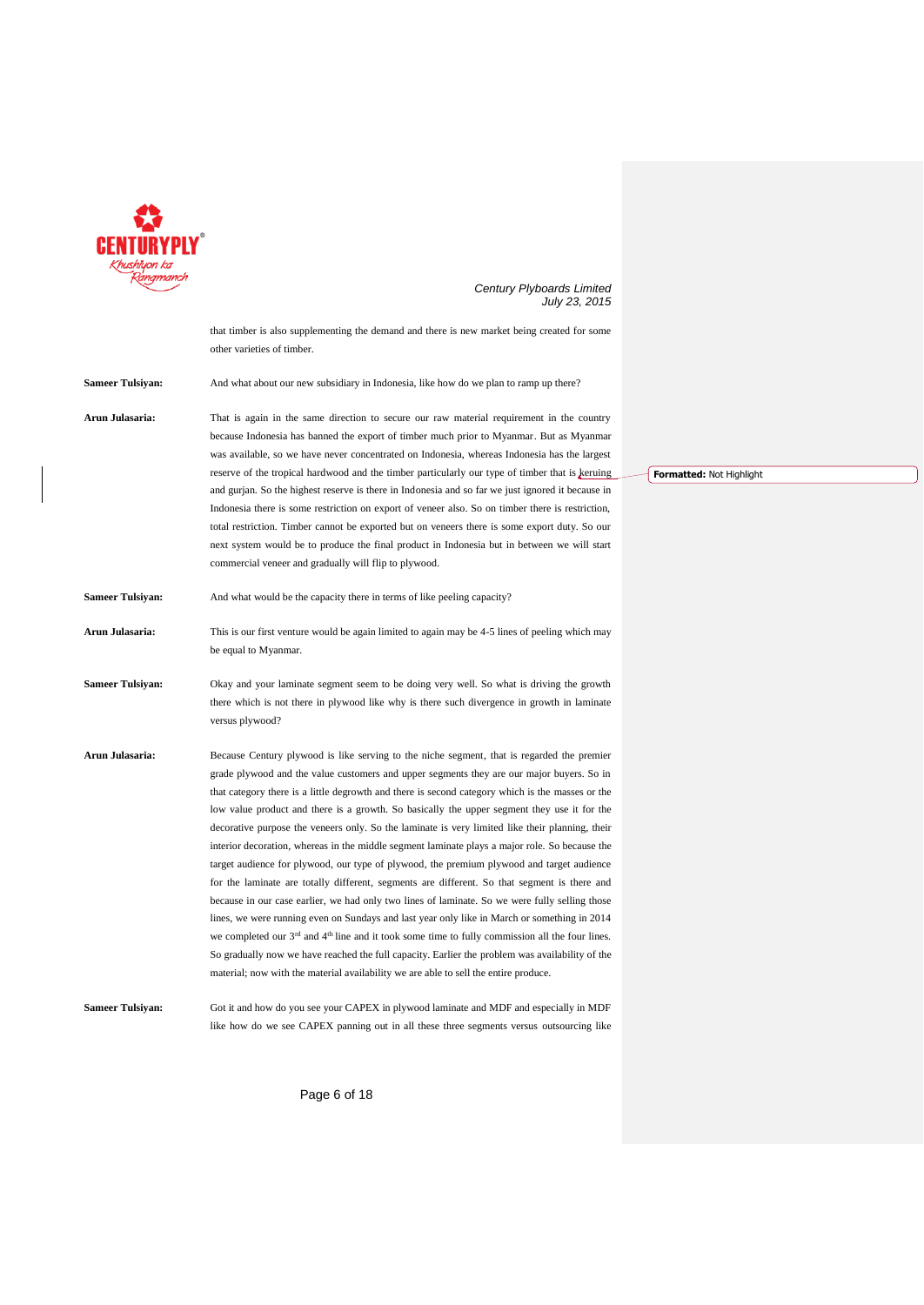

how do you propose to expand in terms of volumes, like it is through CAPEX in these three segments or outsourcing?

**Sajjan Bhajanka:** Basically we are surplus of cash in the company, now like our *Citi CC* account say around 150 crores are unused. We have hardly used any cash credit in our cash credit account. So we have money with us and partly like all the projects which are funded we avail some term loan from the FII and then partly it is funded by the equity. So in our case, equity would be from our internal accrual and surplus in the company because last year virtually we have not expanded much and the Laos unit and this thing, so pattern is like that and there we have a partner also in Laos. So with that investment-wise not much and again, like for MDF we have our internal resources and it will take some time.

So during this period again we sell xxx generation.

| <b>Moderator:</b>  | Thank you. The next question is from the line of Nehal Shah from Antique Stock Broking.            |
|--------------------|----------------------------------------------------------------------------------------------------|
|                    | Please go ahead.                                                                                   |
| <b>Nehal Shah:</b> | Sir, one on the MDF side. What are the plans going forward with respect to MDF, what kind of       |
|                    | machinery are we planning, are we getting into European machinery or Chinese one and what          |
|                    | kind of CAPEX are we looking at?                                                                   |
| Arun Julasaria:    | We are in the process of finalising it, so we have all the options. We are in dialogue with        |
|                    | Siempelkamp and Dieffenbacher, these two European suppliers and at the same time Yellen is         |
|                    | the largest Chinese producer. So last 2-3 years China has hardly bought any plants from            |
|                    | Europe. Most of the plants were supplied by Yellen, almost they supplied 30 lines to Chinese       |
|                    | this thing and they have done lot of improvement also and they are much cheaper than               |
|                    | European lines. So we are just weighing the option because Euro has come down. So again            |
|                    | Europe is also becoming a little competitive but China is still much cheaper and we have           |
|                    | visited there some lines and again one team is going from us to visit the factory where their      |
|                    | plants are installed. So after visiting Europe, we have visited. In last two years we have done    |
|                    | our full research work. So we will take our final decision but we will try to keep the cost at the |
|                    | lowest possible without compromising with the quality of product.                                  |
| <b>Nehal Shah:</b> | And sir what kind of cost differential would it be between a Chinese and a European plant at       |
|                    | this point?                                                                                        |
| Arun Julasaria:    | European should be minimum 50% costlier.                                                           |
| <b>Nehal Shah:</b> | Okay and what are the advantages between the two?                                                  |

**Formatted:** Not Highlight

**Formatted:** Not Highlight

Page 7 of 18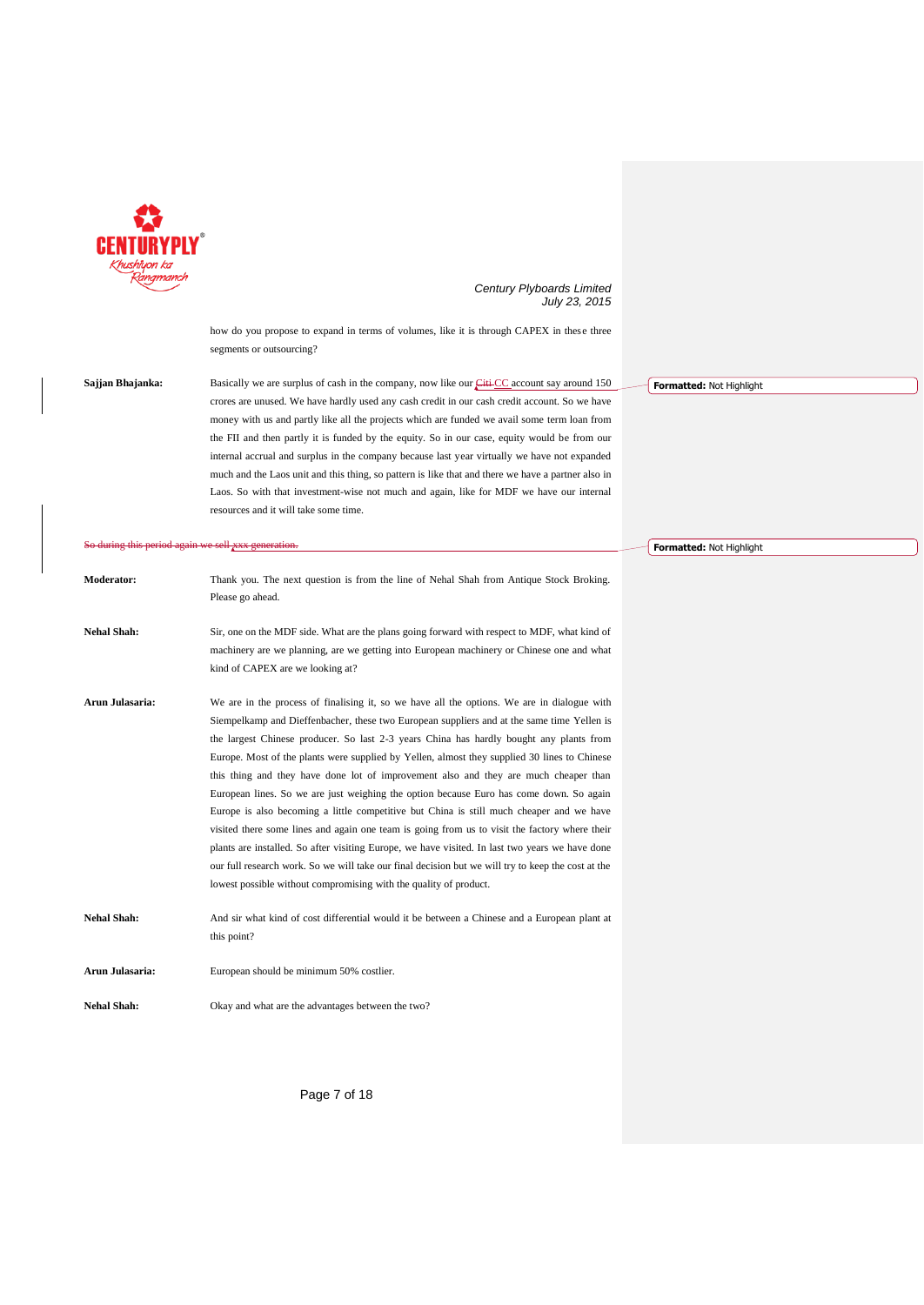

 $\overline{\phantom{a}}$ 

*Century Plyboards Limited July 23, 2015*

**Formatted:** Not Highlight

| Sajjan Bhajanka:   | At the moment whatever is available with us; there is hardly any advantages with European<br>plants.                                                                                                                                                                                                                                                                                                                                                                                                                                                                                                                                                                                                                                                                          |  |
|--------------------|-------------------------------------------------------------------------------------------------------------------------------------------------------------------------------------------------------------------------------------------------------------------------------------------------------------------------------------------------------------------------------------------------------------------------------------------------------------------------------------------------------------------------------------------------------------------------------------------------------------------------------------------------------------------------------------------------------------------------------------------------------------------------------|--|
| <b>Nehal Shah:</b> | So it is worth to invest more in a Chinese plant?                                                                                                                                                                                                                                                                                                                                                                                                                                                                                                                                                                                                                                                                                                                             |  |
| Sajjan Bhajanka:   | Because in China they have purchased a lot of European plants. The initial few 100 MDF<br>plants in China were all maximum imported from Europe and last two years there is hardly any<br>plant imported in China. So these Chinese manufacturers now they have taken the full market.                                                                                                                                                                                                                                                                                                                                                                                                                                                                                        |  |
| <b>Nehal Shah:</b> | So roughly sir what kind of CAPEX and the capacity, like would it be a normal 90,000 cubic<br>meter plant or a bigger-sized plant?                                                                                                                                                                                                                                                                                                                                                                                                                                                                                                                                                                                                                                            |  |
| Arun Julasaria:    | We need around 12 MW of power. So if we go for the captive power plant, then our energy<br>cost will come down because the flue gas from the power plant would be used in the MDF<br>plant. So thereby our energy cost will come down. So if we go along with power plant then it<br>will be within 300 crores.                                                                                                                                                                                                                                                                                                                                                                                                                                                               |  |
| <b>Nehal Shah:</b> | Along with power plant would be 300 crores.                                                                                                                                                                                                                                                                                                                                                                                                                                                                                                                                                                                                                                                                                                                                   |  |
| Arun Julasaria:    | Yes.                                                                                                                                                                                                                                                                                                                                                                                                                                                                                                                                                                                                                                                                                                                                                                          |  |
| <b>Nehal Shah:</b> | And how is the energy supply situation in Punjab?                                                                                                                                                                                                                                                                                                                                                                                                                                                                                                                                                                                                                                                                                                                             |  |
| Sajjan Bhajanka:   | The energy supply is there now because for us we have to take a dedicated connection with say<br>132 KV line. So there the supply would be alright but it will be costlier and another thing is<br>that we will have to generate like flue gas for drying the chips separately that will need<br>additional fuel. So if it is a combination of China, all the plants are a combination of power<br>plant and then the flue gas of power plant is used in the MDF. So that module works out. Then<br>there is a cost of the production will be less.                                                                                                                                                                                                                           |  |
| <b>Nehal Shah:</b> | And sir last question, what kind of growth did we have in the premium ply versus the<br>commercial category?                                                                                                                                                                                                                                                                                                                                                                                                                                                                                                                                                                                                                                                                  |  |
| Sajjan Bhajanka:   | Basically, in the past, we have never reduced prices and this year also we know, this is a<br>temporary phenomenon and if we could have sold another 30-40 crores worth of plywood by<br>reducing our cost that we did not do and now we are seeing the benefit because we are already<br>established at a little higher segment, so now our margin over competition has further<br>increased. Earlier we were selling 4-5% higher than competition now we selling 8-9% higher<br>than the competition. So that is going to stay and like because there was less demand in the<br>market. So if you would have given additional discount or reduced the price we could have<br>definitely sold may be another 30-40 crores but we refrain from that and we are confident that |  |

Page 8 of 18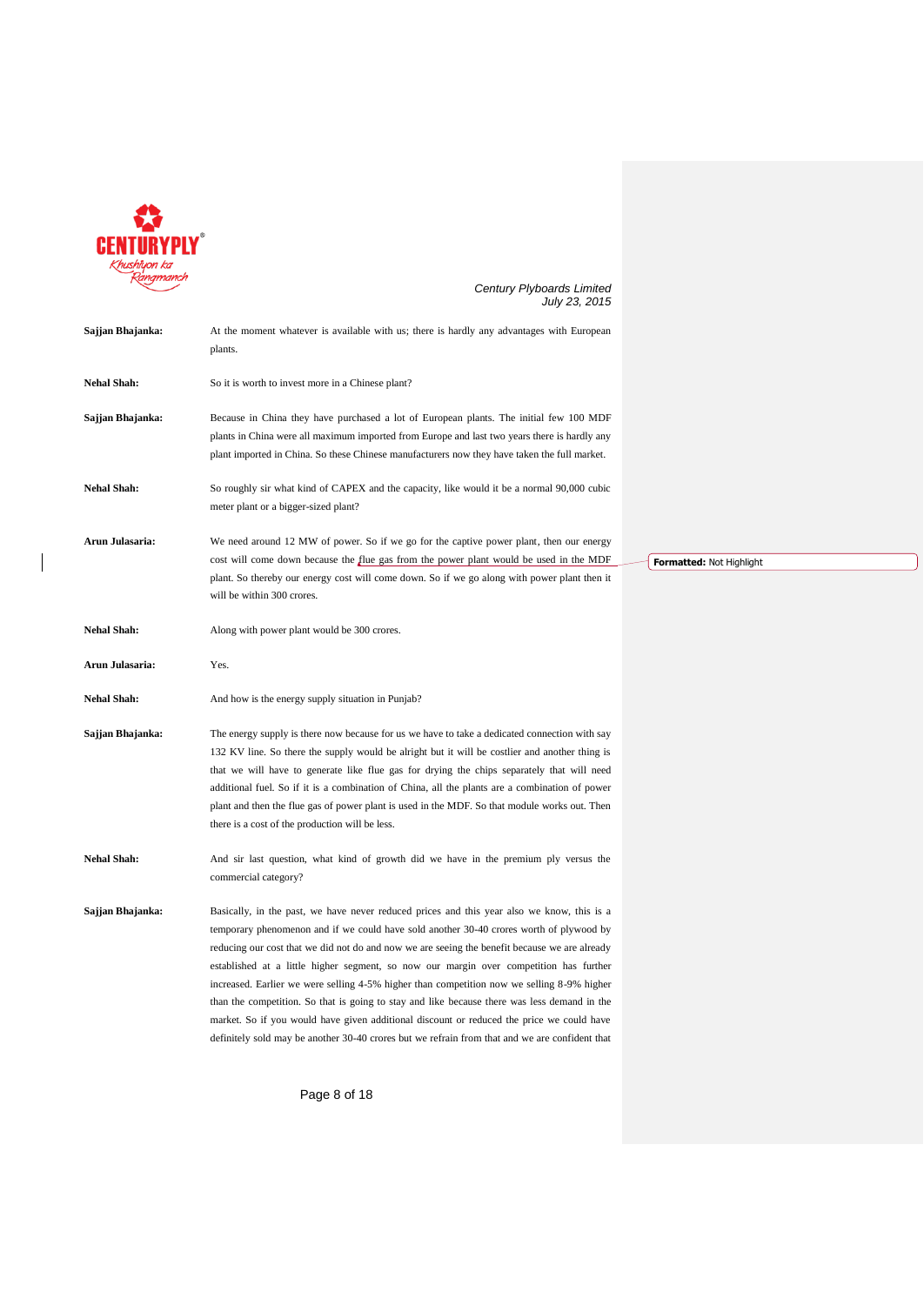

within short time we sell, we cover all, earlier loss and even we will improve and we should end up with minimum 15% growth.

**Moderator:** Thank you. The next question is from the line of Avinash Agarwal from Sundaram Mutual Fund. Please go ahead.

**Avinash Agarwal:** Sorry to touch up on this again, on MDF from what we understand there is already some players who are putting up plants. So how is the demand supply sort of playing out in the segment and because this is a high CAPEX segment we need to have higher utilisation to make money in this. So how do you see the demand supply situation sir and if tomorrow if the glue prices go up again would these plants become uncompetitive again?

**Sajjan Bhajanka:** Glue is playing a limited role because it is hardly 10-12% of the cost. So the glue price will not matter that much and there is no likelihood of glue price going up because it's international petroleum product. So the international petroleum scenario is little bleak. So we are not like foreseeing any major increase in the glue price and the timber has come down, so it is surprisingly because in way between there was acute scarcity of timber in India and like three years back we decided to put up a MDF plant in Nellore in South India and when we started planning that time timber price was Rs2 a kg and within one year when we finalised our engineering and survey and everything timber price shot up from Rs. 2 to Rs. 6 and we had no option than to drop it because it could have anything because that time paper mills they started buying this thing and the raw materials of paper mills and for MDF is more or less the same.

> So under that thing we had to drop it but lately there is a big increase in the availability of timber in North India. So the plantation growth is huge in North India and the demand of plantation timber is not growing that much. So prices of plantation timber have come down, like eucalyptus and poplar which once was selling above Rs. 1000 a quintal it has now come down to Rs. 600-650 and our raw materials is the leftovers of the saw mills or the veneer mills. So that is now the prevailing price is around Rs. 3 and in between the price was Rs. 5. So in North India the prices have come down from Rs. 5 to Rs. 3 and again dollar has increased. So the cost of imported MDF has increased and again North is in land lock and market is now growing in North India. So maybe it is major players of MDF were in North India like all the existing players, like most of them were in North India so that did little market education, they have did some promotional activities. So now there is market for MDF in North India itself.

> Earlier they had to sell a big part of that in South and other parts of India and they were competing with the imports. So that time the viability was compromised. But now most of their product they are able to sell in North India only and what I feel demand is growing because I am watching this thing from the year 88 when two plants started in India the Nuchem and Mangalam with only 200 cubic meter capacity and they could not sell that product 200 cubic meter for next 20 years. So marketwise not ready for MDF and then 3 years

> > Page 9 of 18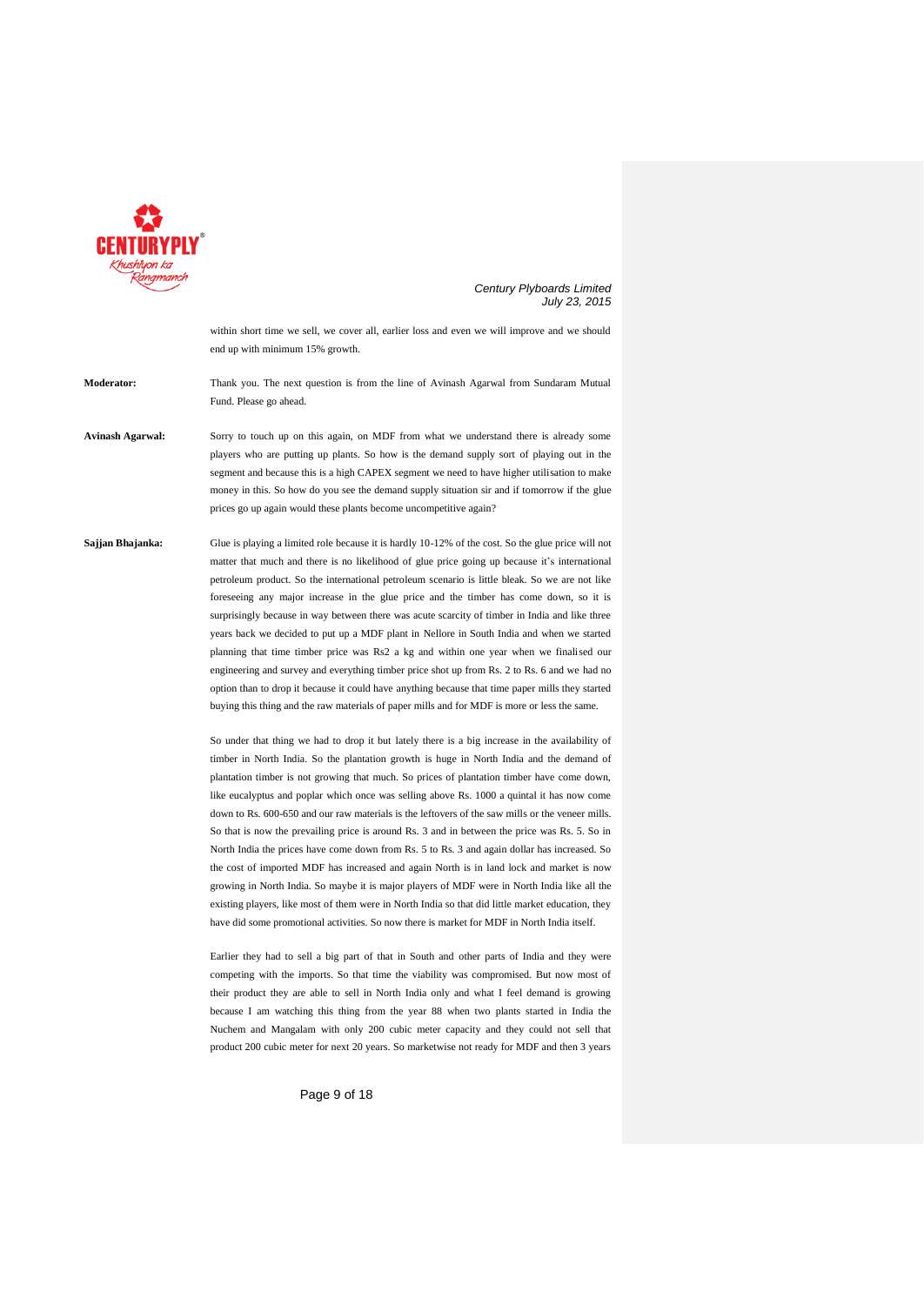

back around 1500 cubic meter capacity was added and except the Bajaj Hindustan due to technological mishap they could not sell right but rest all are surviving and doing well and almost 1000 cubic meter plus was absorbed and it is absorbed in North India. So that is a good sign and because North India is land locked, so timber imported product has to come either at the Kandla port or the Calcutta port. So the logistic cost is very high. So that is the background, so seeing with demand, seeing increase in price, seeing decrease in raw materials, so now it makes and this all the changes are during the last 6-7 months or say 9 months. So that has encouraged us to take decisions and because we are in panel product so far we are refraining from MDF and partly were replacing from the imports, we are importing MDF, we are importing particle board, pre-laminated board but this is also one of the major panel and you cannot avoid it for long time.

**Avinash Agarwal:** Just to understand is this demand coming only from commercial segment or have residential segment also started using MDF now?

**Sajjan Bhajanka:** Now I think this is more than like the furniture makers, earlier only the organized furniture makes they were the major customers of the MDF. Now it is being sold to the retail channels. Now they have started believing in MDF and it is being used for so many things, for photo frames, for other things, for even the handicrafts, for making the file cover and so many things. So that way it has grown all over the world. India was the exception. Europe MDF when it came within few years. But in India because still the small furniture makers they go for tailored made furniture. They use like the carpenters are doing it, unit to unit. There is no mass furniture made or organised furniture. So that way it was surprising that the acceptability of MDF was so late in India but again that segment persists and still they are not ready to use MDF. So there is a section which is still averse to MDF because in climate there is some minus point also with MDF because in fact if the weather is very high it expands with the increase in the humidity in the atmosphere, it contracts with decrease of the humidity. So these all things make the user a little bit susceptible to give up and like panels come out in kitchen have this thing. So there some problem but again for the partition, for the selling, for other purposes now it has got some acceptability.

- **Avinash Agarwal:** Just on the veneer issue that you are saying we had in Q1, just to understand what is the value that we have told this quarter versus what we had sold last year in the first quarter? **Sajjan Bhajanka:** You are talking about commercial face veneer?
- **Avinash Agarwal:** Yes sir, face veneer. **Sajjan Bhajanka:** Volume or value I have to tell you?

**Avinash Agarwal:** Value-wise sir?

Page 10 of 18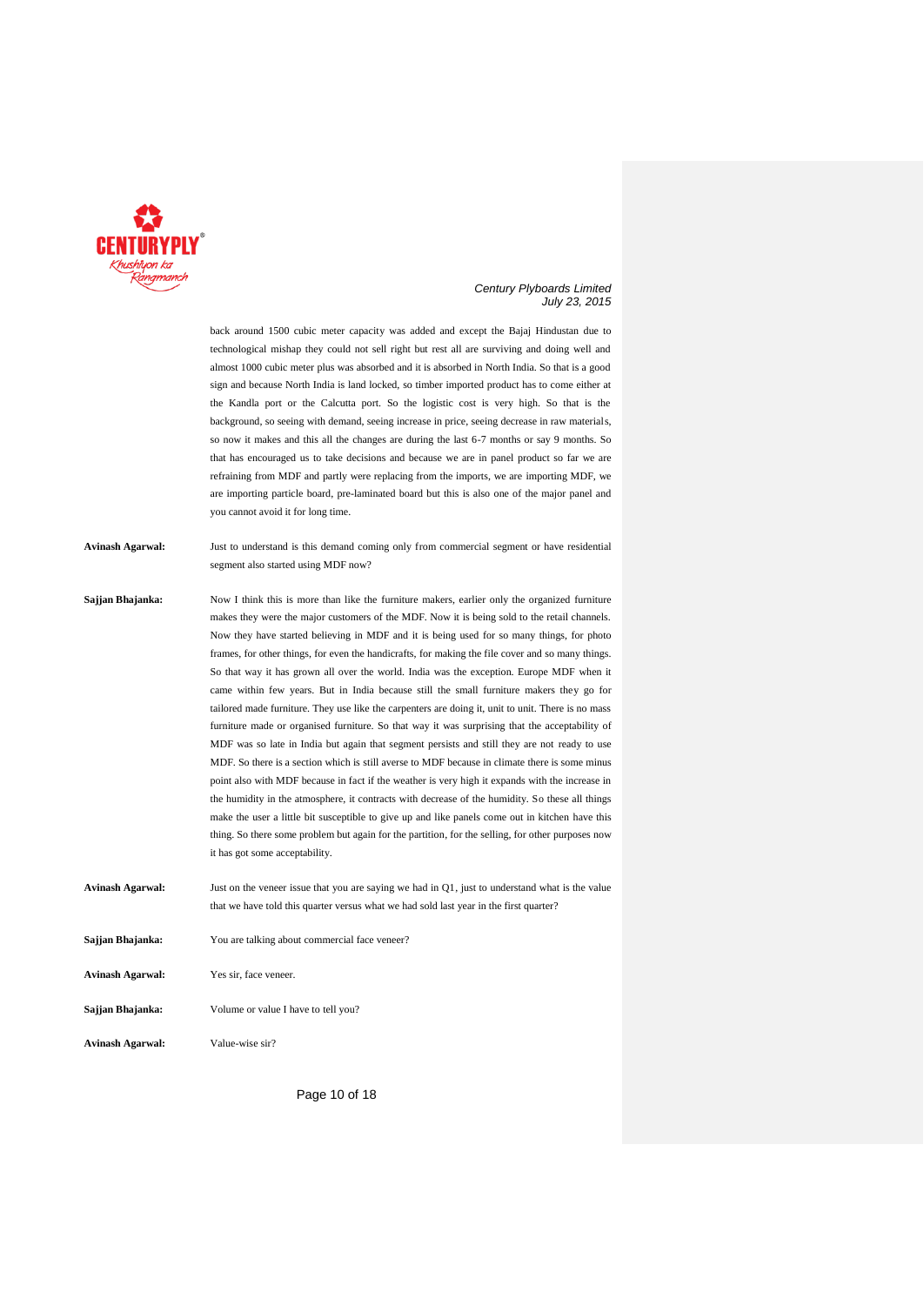

| Arun Julasaria:         | It is almost same, it is 35.43. Here it is 35.95.                                                                                                                                                                                                                                                                                                                                                                                                                                                                                                                                       | <b>Formatted: Not Highlight</b> |
|-------------------------|-----------------------------------------------------------------------------------------------------------------------------------------------------------------------------------------------------------------------------------------------------------------------------------------------------------------------------------------------------------------------------------------------------------------------------------------------------------------------------------------------------------------------------------------------------------------------------------------|---------------------------------|
| Avinash Agarwal:        | Okay.                                                                                                                                                                                                                                                                                                                                                                                                                                                                                                                                                                                   |                                 |
| Arun Julasaria:         | So a 1.4% decrease.                                                                                                                                                                                                                                                                                                                                                                                                                                                                                                                                                                     |                                 |
| Sajjan Bhajana:         | But the growth which was to be there was not there, which would be there in the second<br>quarter onwards because we have replaced that one. Earlier Myanmar timber, we imported<br>some timber from Laos also. So that and this thing, so there was no growth in veneer section.<br>That is there and now this contribution from Laos and increased diversity from Myanmar there<br>would be growth and these veneers which I am talking is considered decorative also are only<br>commercial.                                                                                         |                                 |
| <b>Avinash Agarwal:</b> | And sir year-on-year there would have been a price increase that we would have taken on an<br>average in the plywood segment?                                                                                                                                                                                                                                                                                                                                                                                                                                                           |                                 |
| Arun Julasaria:         | In fact you will find that the average price realization has gone up by almost 2 percentage year-<br>on-year. We have not taken any price increase it might be due to the product change or<br>something like that.                                                                                                                                                                                                                                                                                                                                                                     |                                 |
| Sajjan Bhajanka:        | This price increase is there which we took earlier but we have not reduced the price. This year<br>we have not increased any price even in the quarter four also we have not increased any price<br>last year. Also, we have not reduced the price.                                                                                                                                                                                                                                                                                                                                     |                                 |
| <b>Avinash Agarwal:</b> | So this degrowth in the plywood segment has largely come from the mid and premium end of<br>the plywood segment from volume degrowth, essentially that is the one.                                                                                                                                                                                                                                                                                                                                                                                                                      |                                 |
| Sajjan Bhajanka:        | Yes at the cost of volume degrowth we have retained the better probability,                                                                                                                                                                                                                                                                                                                                                                                                                                                                                                             |                                 |
| <b>Moderator:</b>       | Thank you. The next question is from the line of Aman Batra from Goldman Sachs. Please go<br>ahead.                                                                                                                                                                                                                                                                                                                                                                                                                                                                                     |                                 |
| Aman Batra:             | The first question is on the Sainik brand, you said it has grown 12% YoY, so what has been the<br>price changes that you made in the Sainik brand and how it is placed against competition?                                                                                                                                                                                                                                                                                                                                                                                             |                                 |
| Sajjan Bhajanka:        | Basically we were never concentrating on the Sainik and the second brand because we had an<br>apprehension that it may adversely affect our main brand. So we were selling or producing or<br>like wherever it was inevitable like we had unit in North where the plantation timber was being<br>used which are not suitable for our premium product and whereas second and the rejects where<br>coming out and where we had some outsourcing. But in Century brand we do not do any<br>outsourcing. It really has to be produced in our factories only and whereas the second brand we |                                 |

Page 11 of 18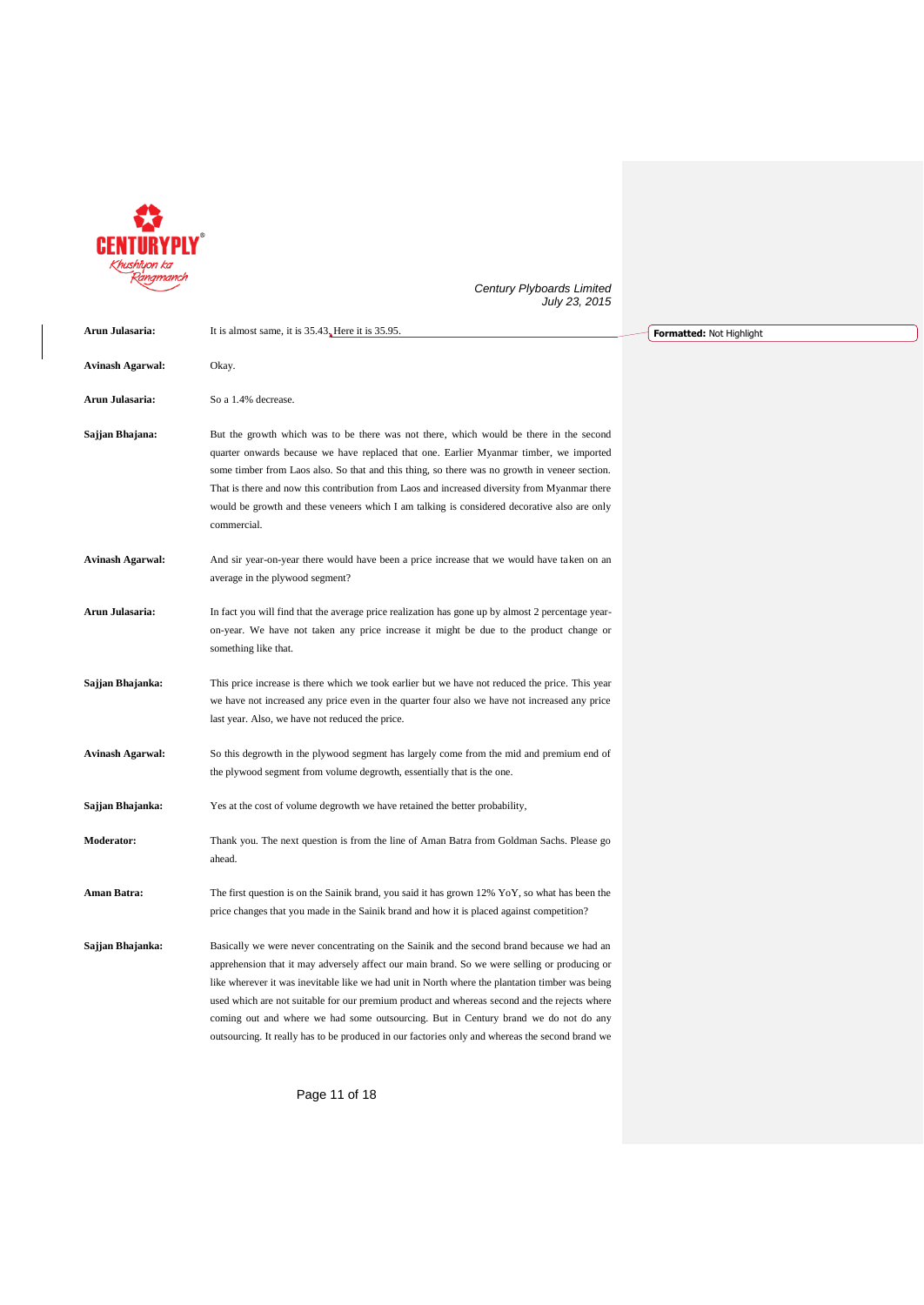

do some outsourcing also. So with this in mind but we had never promoting that aggressively. But now we have to go aggressively for the second brand. So that is why we are doing the advertising, mass advertising and the visual media practically for the first time and we have prepared the campaign and we will take it further because we are foreseeing, once GST is in place then a lot of unorganised players they may either tie up with us or maybe they will find it difficult to survive and there would be growth in the market because this cannot remain like sluggish for longtime. Housing has to play a major role if India is to grow. So in all this thing now we have decided we will run both the things or premium segments also and this secondary segment also side by side. So we have started promoting it.

**Aman Batra:** The question was that like you have not reduced the pricing of main brands Century ply in line with the raw material price correction, so have you tinkered with the pricing on the Sainik brand recently?

**Arun Julasaria:** In Sainik our every price realisation was better Y-o-Y. They are only selling the Sainik basically 15% cheaper in the main brand. So there is a price difference and at that level it was salable because it is again catering to the next segment; it is not pertaining to the niche segment; it is not getting to the premium segment. So this sluggishness was mainly there in the premium segment and most of our competitors they are concentrating in the next segment, the second value for money segment. So I think there the growth in our case is there also and their case it was there but in our case there was a problem that you were not having the sufficient producing capacity for this segment. Either we have to divert our production capacity for the premium product to the second product, so we were not doing. So now whatever we will make the best possible mix and we can try to utilise capacity to the full having a better mix of premium and the secondary and for us ideal situation would be that we maintain growth in the premium segment also and then we grow the secondary segment even faster.

- **Aman Batra:** Understood and the second question is on MDF. Couple of months back when we had met you highlighted that you would probably like to get into MDF only when you are sure that it is the retail play and not an institutional play. So would that be true?
- **Sajjan Bhajanka:** Whenever we will see money in MDF we will go for it. Now we are seeing money in MDF so we decided to go.
- **Moderator:** Thank you. The next question is from the line of Ajit Motwani from Bharti Axa Life Insurance. Please go ahead.
- **Ajit Motwani:** On GST just wanted to understand the differential between you and a small unorganized player would largely be the difference in excise duty because of SSI benefits or are there any other indirect duty differentials?

Page 12 of 18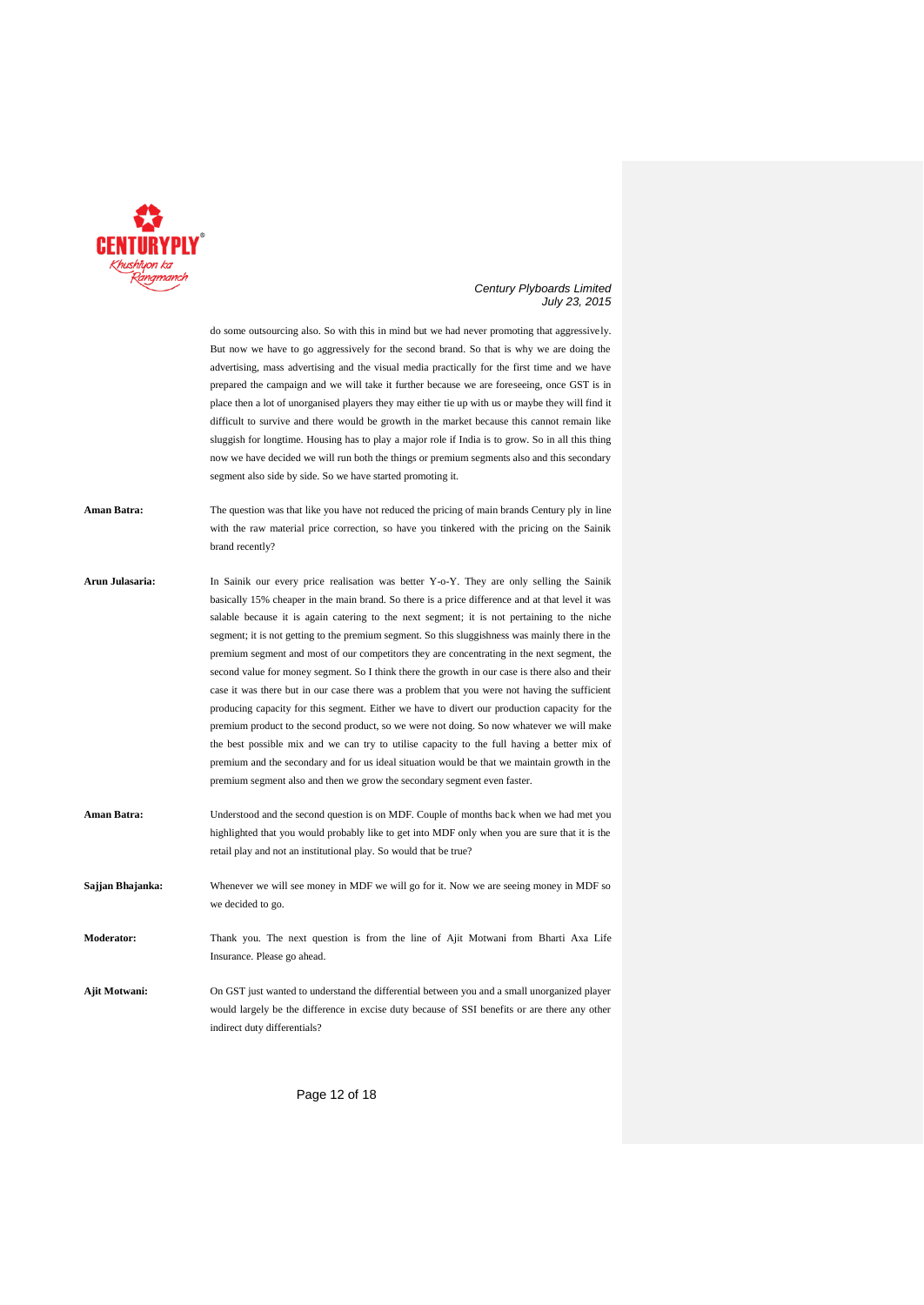

**Sajjan Bhajanka:** SSI benefit is there and SSI units to 5 crores of production are exempted and most of the units they maintain themselves within 5 crores. So thereby they are availing the full exemption and apart from that this cascading effect of this thing around 30% on us, of the duties, their excise and the sales tax and VAT. So this is around 30% whereas the small players they are not very particular. So all types of adjustments are there, the value adjustment, the quantity adjustments, and their spends so with all these things there is a vast gap in their cost up to the marketing. So that is there and with GST like our 30% would be reduced to the rate of GST which is what we are sourcing may be around 20%-22%.

> So in our case the cost will reduce, in their case cost will increase. We will continue to sell if what they can manufacture and sell within their state and within their area, but manufacturing in Punjab and going to Maharashtra would stop because the framework the mechanism, there would be check gates, so if one cross from one state to another state there could be some documentary evidence, irreversible which is forever and then the value paid in one state would be credited to second state automatically through the electronic network. So these things would be there. So they will make it impossible to undo the documentation.

**Ajit Motwani:** No, I just wanted to understand let us say there is a manufacturer in Gujarat who wants to sell in Maharashtra. He does not pay a 12% excise duty which your plant in let us Kandla is paying, but he will pay a CST to a wholesaler in Bombay. So the differential today is only about 12% which is to an extent of excise duty.

**Sajjan Bhajanka:** I will take one minute more time. Like now suppose we import timber. So there is only 5% duty on timber. So it comes to our factory and then we produce veneers. So there is say 12- 12.5% duty on veneer and then there is CST, we sell it to a manufacturer. Then that manufacturer produces plywood. He buys glue, he buys another core, and everywhere he pays 12.5% duty plus one CST and then he manufactures. He get credits for the input but when his sells plywood so up to the second state he charge only CST, but the ultimate buyer he used to pay the state taxes also. But in GST once the timber is imported in care duty VAT and state GST, central GST everything would be charged at the port at the first point and then anybody using that material is to utilise that and use to keep the billing line so that they can take the credit of the duty paid at the time of import.

> Similarly whatever generated anywhere would be charged the entire duty at the first point and then there is not much scope for every subsequent stage to manipulate because that will add only 5%-10% value and they have to pay only differential duty and similarly one dealer in Maharashtra will get everything duty paid and he will add another 5-10% value of the marketing and he will pay only 1.5-2% duty. So he will not accept any under willing because in that case he used to pay the rest of the duty. So that way this will work, that way even they will resist duty in GST but the revenue to the government will increase; the cost to the public will decrease and the manipulators in the process there they will suffer**.**

> > Page 13 of 18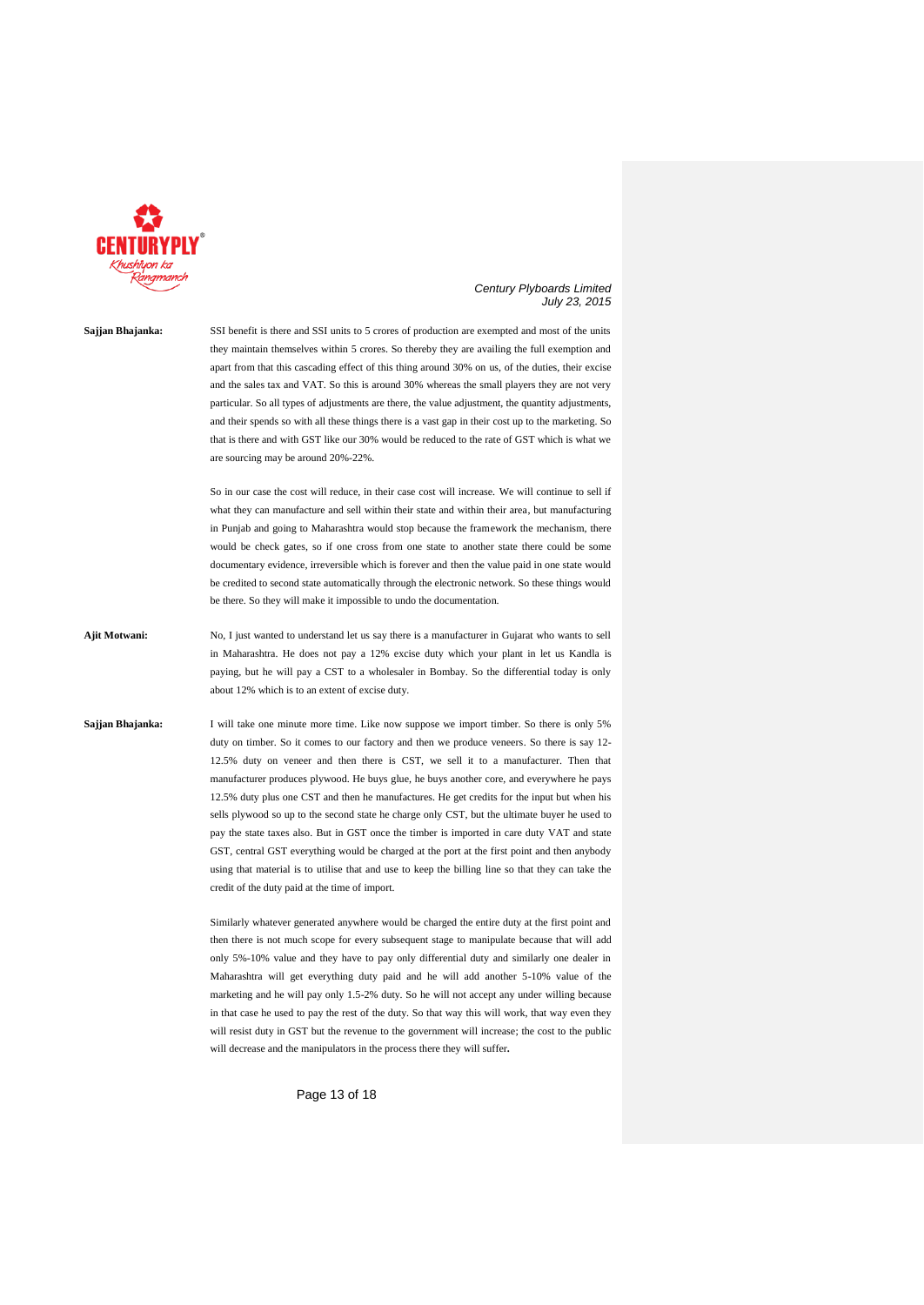

*Century Plyboards Limited July 23, 2015* **Ajit Motwani:** So are you suggesting the duty at the starting point which is the import itself will go up to 20%? **Sajjan Bhajanka:** Yes the same, in GST whatever import will takes place in India at the first point whether it is raw material, whether it is finished product, the entire GST which would be prevailing in the country would be charged at the first point. **Moderator:** Thank you. The next question is from the line of Rishindra Goswami from Locus Investment. Please go ahead. **Rishindra Goswami:** Just wanted to clarify what is your capacity for face veneer in Myanmar? **Sajjan Bhajanka:** In Myanmar we are already having four running peeling lines and each peeling line can peel at 8000 cubic meter timber per annum, so 40,000 is already there and few plant we are putting up, fifth is being installed. **Rishindra Goswami:** I see, so it is already 32,000 and it will go to 40,000 and how about in Laos? **Sajjan Bhajanka:** Laos, at the moment we have started two lines each in two factories and these two lines will be doubled in another 3-4 months. So we shall have four lines in each factory. So that would be 8 lines and with that is the same capacity second, then 8x8, it will be 64,000. **Rishindra Goswami:** Sorry, Laos is two lines right now, you are saying? **Sajjan Bhajanka:** In two units; we have two units in Laos; there are two lines. But Laos there is one difference there our stake is only 51% and we have a partner for 49%. **Rishindra Goswami:** Understood. So once it is all done you will have 80,000 cubic meters of capacity? **Sajjan Bhajanka:** Yes, our share would be 80,000.40 here and 40 in Laos out of that total 64. So 32 we shall have there in Laos and around 40 in Myanmar. **Rishindra Goswami:** Correct and currently you are operating just Myanmar three lines? **Sajjan Bhajanka:** Four lines. **Rishindra Goswami:** So this quarter all four lines were operational in Laos? **Sajjan Bhajanka:** Then 2x2, four lines in Laos. **Rishindra Goswami:** So 6 lines you were running at full capacity this quarter?

Page 14 of 18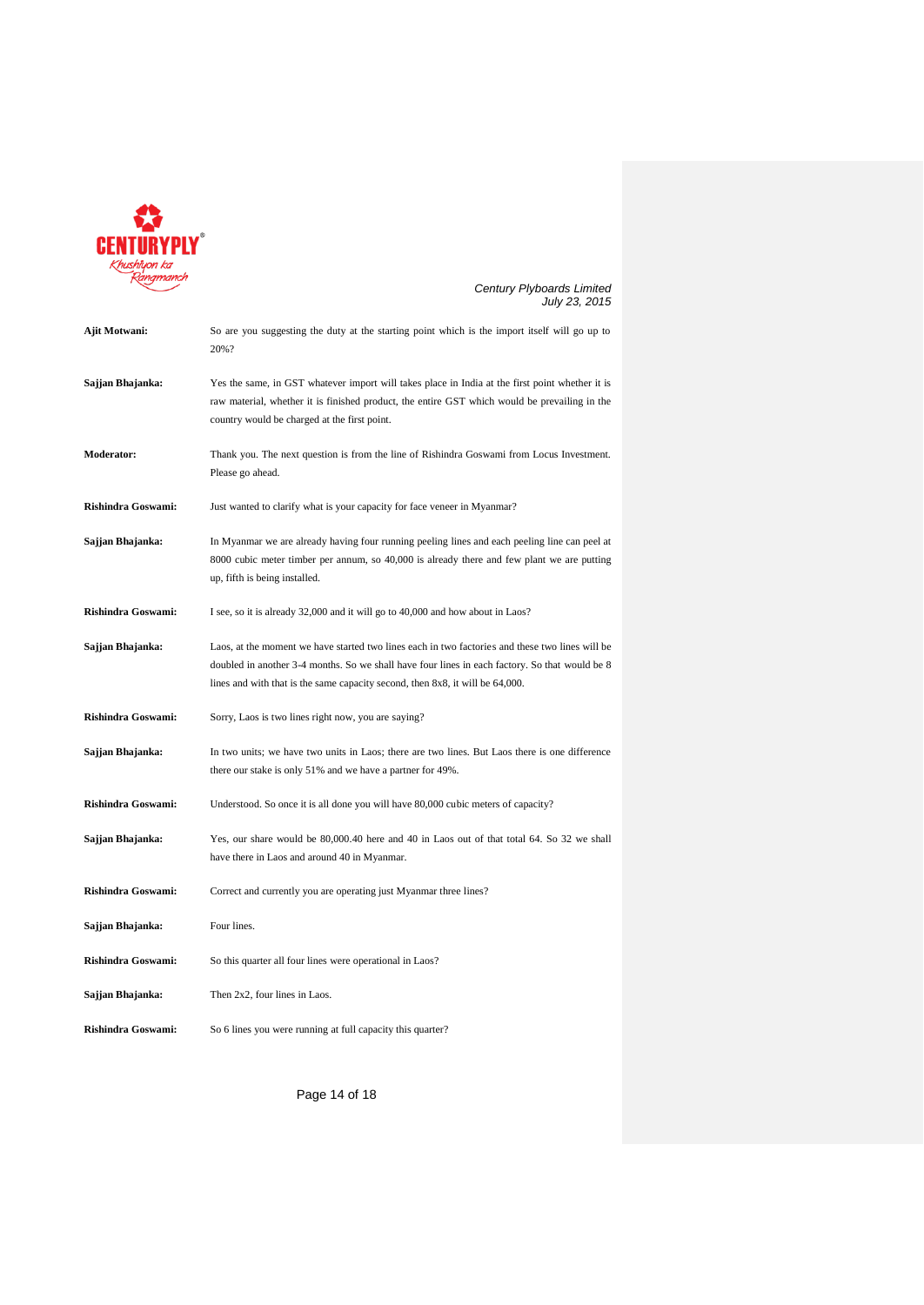

| Sajjan Bhajanka:   | Laos material has just started coming and first consignment arrived in the month of July only.                                                                                                                                                                                                                                                                                                                                                                                                                                                        |
|--------------------|-------------------------------------------------------------------------------------------------------------------------------------------------------------------------------------------------------------------------------------------------------------------------------------------------------------------------------------------------------------------------------------------------------------------------------------------------------------------------------------------------------------------------------------------------------|
| Rishindra Goswami: | The reason I was asking is because you mentioned that face veneer sales were about 35 crores<br>and if face veneer sales were 35 crores in the quarter this corresponded to production of about<br>30,000 cubic meters?                                                                                                                                                                                                                                                                                                                               |
| Sajjan Bhajanka:   | Yeah, almost same. There is one difference, this face veneer and the core veneer which<br>generated in those units it is not fully marketed. It is core 100 percentage is used by our own<br>unit, we hardly sell any core and only face which we are using the premium grade, A grade for<br>our own purpose and we see grade only we sell in the market.                                                                                                                                                                                            |
| Rishindra Goswami: | So I am just trying to understand when this 32 crores of veneer once all the production<br>capacities is in place, I mean what can face veneer sales become?                                                                                                                                                                                                                                                                                                                                                                                          |
| Sajjan Bhajanka:   | Because we are reaching the saturation point, like our own consumption we are reaching the<br>saturation point. So now we have started selling even A grade also because we had surplus of<br>A grade, earlier this was used by our own factories. So that way now whatever the extra face<br>which are coming up from the unit and even if some additional core is also coming so that also<br>you may have to sell. So that way all the additional arrival would be sold in the market and<br>actually it was partially used by us, partially sold. |
| Rishindra Goswami: | And roughly what is the CAPEX per line of face veneer peeling?                                                                                                                                                                                                                                                                                                                                                                                                                                                                                        |
| Sajjan Bhajanka:   | It may be all arrangement, all together may be it is 4-5 crores each line.                                                                                                                                                                                                                                                                                                                                                                                                                                                                            |
| Rishindra Goswami: | 4-5 crores per line. Okay, the face veneer is what is the profitability on face veneer in terms of<br>margin?                                                                                                                                                                                                                                                                                                                                                                                                                                         |
| Sajjan Bhajanka:   | I think now minimum 25-30% margin is there.                                                                                                                                                                                                                                                                                                                                                                                                                                                                                                           |
| Rishindra Goswami: | And just one last question on the MDF side, MDF the unit that you are planning where you are<br>saying the CAPEX could be 300 crores including power plant the unit capacity will be how<br>much?                                                                                                                                                                                                                                                                                                                                                     |
| Sajjan Bhajanka:   | 400 cubic meters.                                                                                                                                                                                                                                                                                                                                                                                                                                                                                                                                     |
| Moderator:         | Thank you. The next question is from the line of Ramnath Venkateshwaran from LIC Nomura<br>Mutual Fund. Please go ahead.                                                                                                                                                                                                                                                                                                                                                                                                                              |
|                    | <b>Ramnath Venkateshwaran:</b> One question you have answered it, I could not capture that. The funding for the MDF, how<br>are you planning to do that sir?                                                                                                                                                                                                                                                                                                                                                                                          |

Page 15 of 18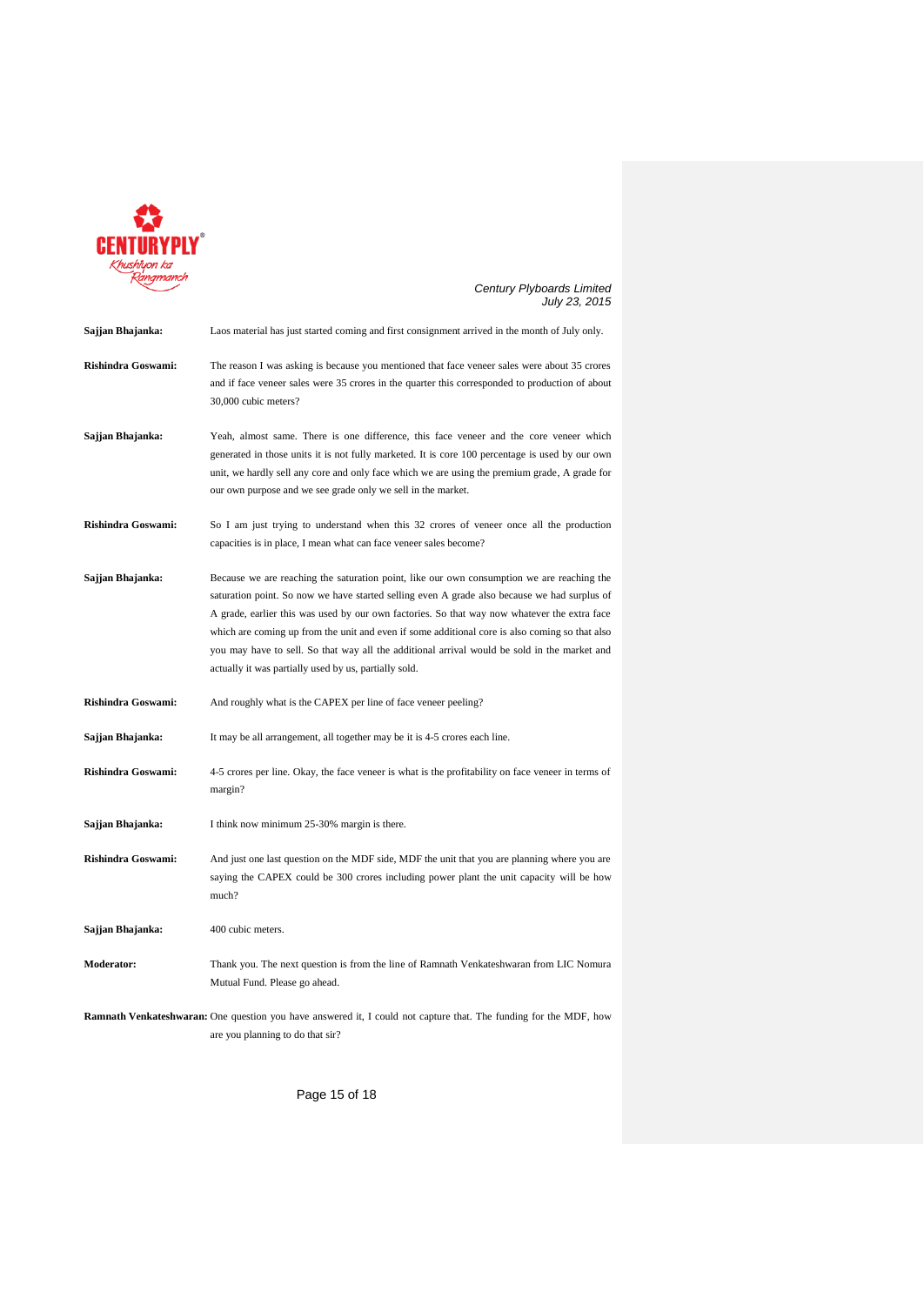

**Arun Julasaria:** Like this year after giving 200% dividend still we are in surplus of lot of money. So we are not availing credit in CC account and that around 100 crores plus is available with us. So I think that will be sufficient to take care of our equity part and then avails of money, ECB and other things a lowest possible terms and may be for 3 years, buyer's credit at 1-2% against the import of merchandise, so that way we will fund our this thing at the lowest possible interest burden, so that will be done**.**

**Ramnath Venkateshwaran:** So equity funding will be from our side would be how much sir, like for the entire over the...?

| Sajjan Bhajanka:   | Debt is easily in the project $2/3^{rd}$ to 75%, and equity is $1/3^{rd}$ to 25%.                                                                                                                                                                                                                                                                                                                                                                  |
|--------------------|----------------------------------------------------------------------------------------------------------------------------------------------------------------------------------------------------------------------------------------------------------------------------------------------------------------------------------------------------------------------------------------------------------------------------------------------------|
|                    | <b>Ramnath Venkateshwaran:</b> And sir this machinery and all, what is the kind of machinery that we will be using for this<br>plant like                                                                                                                                                                                                                                                                                                          |
| Sajjan Bhajanka:   | At the moment, there are only very manufacturers. We are going the Contipress. So there are<br>only 4-5 people in the world, manufacturers in the world who are making it. So two are in<br>Germany Siempelkamp and Diefenbaker and mainly two are in China. So one is again a<br>subsidiary of Diefenbaker in China as SWPM another is Yellen. So Yellen is now doing well.<br>In China last two years they have commissioned more than 30 lines. |
|                    | <b>Ramnath Venkateshwaran:</b> And one last question sir, in terms of the payout ratios from our dividend payout ratio will you<br>be changing because we have announced something last year. So we will continue to maintain<br>that dividend policy or we will process the changing.                                                                                                                                                             |
| Arun Julasaria:    | We have sufficient money to take care of MDF and we have taken decision; we try to stick to<br>40% including the duty tax.                                                                                                                                                                                                                                                                                                                         |
|                    | <b>Ramnath Venkateshwaran:</b> Okay, so that part will continue?                                                                                                                                                                                                                                                                                                                                                                                   |
| Arun Julasaria:    | Yes.                                                                                                                                                                                                                                                                                                                                                                                                                                               |
| Moderator:         | Thank you. The next question is from the line of Atul Mehra from Motilal Oswal Securities<br>Ltd. Please go ahead.                                                                                                                                                                                                                                                                                                                                 |
| <b>Atul Mehra:</b> | Sir just one thing on, you spoke about price decline in the overall raw material environment for<br>us. So if we were to take a price cut like competition would have taken, so what would have<br>been the quantum of that?                                                                                                                                                                                                                       |
| Arun Julasaria:    | It may be $4-5%$ .                                                                                                                                                                                                                                                                                                                                                                                                                                 |
| Atul Mehra:        | And right now post Q1 have prices been stabilising or there been further decline in pricing. So<br>which could perhaps increase the?                                                                                                                                                                                                                                                                                                               |

Page 16 of 18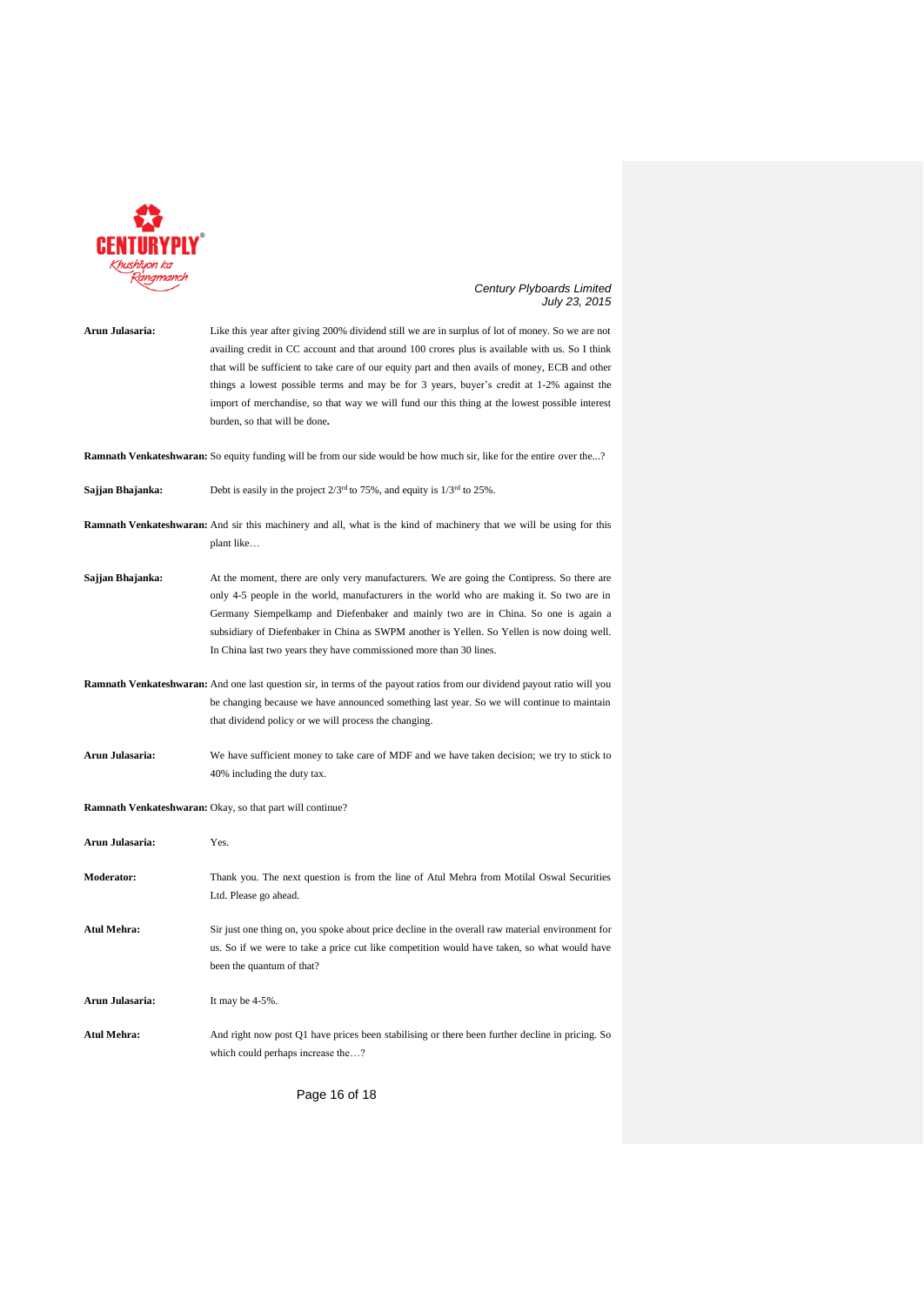

# *Century Plyboards Limited*

|                  | July 23, 2015                                                                                                                                                                                                                                                                                                                                                                                                                                                                                                                                                                                                                                                                                                                                                                                                                                           |
|------------------|---------------------------------------------------------------------------------------------------------------------------------------------------------------------------------------------------------------------------------------------------------------------------------------------------------------------------------------------------------------------------------------------------------------------------------------------------------------------------------------------------------------------------------------------------------------------------------------------------------------------------------------------------------------------------------------------------------------------------------------------------------------------------------------------------------------------------------------------------------|
| Sajjan Bhajanka: | I think it will stabilise at the present level and in the month of July we are seeing better<br>demand and better growth. So in South India demand is fully recovered for our type of product<br>and in Eastern India also it is good in West and North.                                                                                                                                                                                                                                                                                                                                                                                                                                                                                                                                                                                                |
| Atul Mehra:      | Right, and secondly sir my question on MDF businesses, so in the proposed unit that we want<br>to put up in Punjab, so do we have any tax benefits that will be available?                                                                                                                                                                                                                                                                                                                                                                                                                                                                                                                                                                                                                                                                              |
| Sajjan Bhajanka: | It is not 100% this thing, but we have still three of them. We have a license in Nellore, in<br>Andhra Pradesh; we have a license in Uttarakhand; we have a license in Punjab and those were<br>taken long back, so two of them already revived but the third may be revived. But now seeing<br>the long term availability of raw materials and seeing the better market process, may be at the<br>moment we are finding North India or more particularly Punjab would be more viable because<br>the existing plants are in Uttarakhand and even that is on the hilly area and other thing and the<br>main market is Punjab, Haryana, Delhi and this thing. So those people there are still logistic<br>cost in taking the material to the nearest market. So that way that may be a better proposition<br>because that time there were tax exemptions. |
| Atul Mehra:      | Which no longer exists?                                                                                                                                                                                                                                                                                                                                                                                                                                                                                                                                                                                                                                                                                                                                                                                                                                 |
| Sajjan Bhajanka: | And now there is no exemption anywhere, and Punjab there is exemption, they give around<br>80% weight against them. So the unit put up in Punjab, so as per their announced policy there<br>would be around 80% exemption on the VAT to the total cost of the project. Say we invest 300<br>crores then 240 crores worth of VAT exemption which we will get in Punjab.                                                                                                                                                                                                                                                                                                                                                                                                                                                                                  |
| Atul Mehra:      | But there is no excise exemption assets, like it was in the past?                                                                                                                                                                                                                                                                                                                                                                                                                                                                                                                                                                                                                                                                                                                                                                                       |
| Sajjan Bhajanka: | No, excise exemption is not there and more or less on the Uttarakhand unit there is also adjust<br>their exemption by the time we come into the production. So we sell at par at the advantageous<br>position to the rate exemption, GST exemption.                                                                                                                                                                                                                                                                                                                                                                                                                                                                                                                                                                                                     |
| Atul Mehra:      | Secondly what is the RoCE that we would be targeting in the MDF business because some of<br>the units in Punjab in terms of have been largely doing 20-22% RoCE led by the taxation<br>benefit that they would have, so what is the RoCE potential that we would target in MDF<br>business and what is the kind of time period it would take for us to reach to the particular<br>target?                                                                                                                                                                                                                                                                                                                                                                                                                                                               |
| Sajjan Bhajanka: | Now we can benchmark against the existing units only and the last quarter they have done<br>well. So there used to be good growth and like marine there. So it should be there, so there is<br>like say 10-15% EBITDA minimum would be there.                                                                                                                                                                                                                                                                                                                                                                                                                                                                                                                                                                                                           |
| Atul Mehra:      | And asset turn would be about 1x so?                                                                                                                                                                                                                                                                                                                                                                                                                                                                                                                                                                                                                                                                                                                                                                                                                    |
|                  |                                                                                                                                                                                                                                                                                                                                                                                                                                                                                                                                                                                                                                                                                                                                                                                                                                                         |

Page 17 of 18